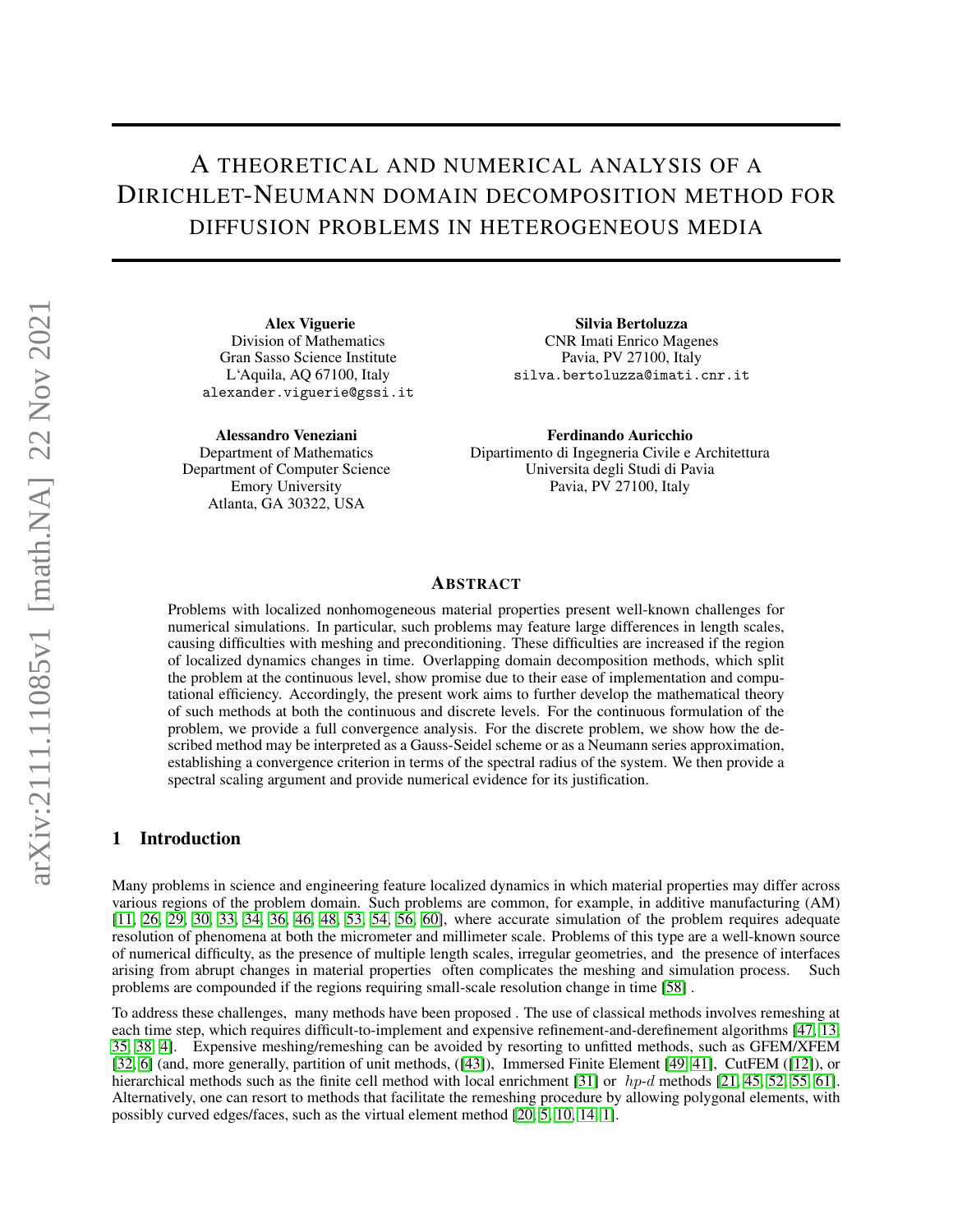Combining a domain decomposition method with a fictitious domain approach, results in the method proposed in [\[59\]](#page-20-3), referred to herein as the Two-level DD method. More precisely, already at the continuous level, the domain is split as the union of two regions, corresponding to two different materials, each one homogeneous. The problem is then tackled by a non-overlapping Dirichlet-Neumann DD method. Assuming that one of the two regions is small, the corresponding problem (which we refer to as the *local problem*) is solved by a standard finite element method on a fitted mesh. The problem in the larger region (which we refer to as the *global problem*) is solved by resorting to a fictitious domain approach: both coefficients and right hand side are suitably extended to the whole domain, and, in the spirit of the Fat Boundary method [\[42,](#page-19-13) [9\]](#page-17-8), information on the jump of the normal flux on the interior interface is retrieved from the solution of the local problem and injected as a data in the global problem. The resulting algorithm exhibits many of the desirable characteristics one may expect from a domain decomposition approach, as it is easy to implement and precondition , and allows for the employment of quasi uniform meshes, of possibly different size, for both local and global problems. The regularity of both meshes and unchanging topology of the global domain, usually corresponding to large scales, make this approach particularly well-suited for problems in which the (small) region, where local-scale phenomena occur, evolves in time, as in [\[58\]](#page-20-1). In such cases, contrary to most of the other approaches considered in the literature for the solution of problem of this kind, the approach of [\[58,](#page-20-1) [59\]](#page-20-3) allows to completely avoid not only remeshing, but also recomputing the entries of the local and global stiffness matrices, as changes in the domain configurations can be handled by comparatively simple mesh translations for the local domain.

Both domain decomposition (DD) and fictitious domain/immersed boundary methods have a long history and are a well-studied topic in the literature [\[40,](#page-19-14) [57,](#page-19-15) [39,](#page-19-16) [50,](#page-19-17) [28,](#page-18-12) [24,](#page-18-13) [23,](#page-18-14) [37\]](#page-19-18). Indeed, the aforementioned Fat-boundary and  $hp-d$ methods can themselves be regarded as variants within the classical DD framework [\[52,](#page-19-11) [7\]](#page-17-9). Domain decomposition methods have many variants, and are generally classified according to whether the subdomains are overlapping or not, as well as on the way in which information is transferred between the subdomains. For non-overlapping DD, the information exchange is carried out through suitable boundary conditions at the interface such ad Dirichlet-Neumann or Robin-Robin, the latter being at the basis of the optimized Schwarz method. Information between subdomains can also be exchanged by the use of Lagrange multiplier, as in the Mortar method, or by introducing an auxiliary variable (which might be regarded as a control variable) on the interface [\[50,](#page-19-17) [15,](#page-18-15) [28,](#page-18-12) [8\]](#page-17-10). Approaches of this type are natural for problems exhibiting particular geometric characteristics, and can be used both directly as numerical solvers or as preconditioners [\[22,](#page-18-16) [50,](#page-19-17) [19,](#page-18-17) [16,](#page-18-18) [18,](#page-18-19) [17\]](#page-18-20).

Though domain decomposition algorithms have indeed been used for problems of the type studied in the current work, combining them with fictitious domain type methods to tackle problems in which the domains are separated by differences in physical materials requires some care in the design of the transmission conditions, leading to the formulations expressed in the current work. Though the application of such an approach in [\[58,](#page-20-1) [59\]](#page-20-3) shows potential from a numerical point of view, significant theoretical questions remain. While the Two-level DD formulation was shown in [\[59\]](#page-20-3) to be consistent with the original problem formulation, the convergence behavior of the Schwarz type iterations was not proven. At the continuous level, it is known that the differences in the material properties may affect the convergence of a DD method, requiring the introduction of under-relaxation or similar regularization techniques. At the discrete level, the potentially large difference in mesh resolutions and/or discretization methods necessary across the different domains may also cause convergence issues. In the present work, we begin to address the aforementioned issues, starting with diffusion problems in heterogeneous media with piece-wise constant coefficients, for which we provide a theoretical foundation for the practical application of Dirichlet-Neumann non-overlapping domain decomposition, coupled with a fictitious domain method for the global problem. We seek to clearly prove and establish appropriate convergence behavior and conditions analytically. Numerically, we aim to investigate and better understand the effect of different materials and mesh resolutions on such convergence behavior.

The article is outlined as follows. We first introduce the model problem and the corresponding Two-level DD formulation shown in [\[59\]](#page-20-3) (Sect. [2\)](#page-1-0). We then proceed to provide a full convergence analysis (Sect. [3\)](#page-4-0) . Next, we shift our attention to the discrete problem. We will show that the discrete Two-level DD method can be equivalently interpreted as a Gauss-Seidel method or a truncated Neumann series, implying a spectral convergence condition (Sect. [4\)](#page-7-0). Accordingly, we then provide a scaling argument for the system eigenvalues in terms of the problem parameters, which is validated through a series of numerical simulations on two- and three-dimensional problems (Sect. [5\)](#page-10-0). Follow-ups of the present work are drawn in Sect. [6.](#page-16-0)

# <span id="page-1-0"></span>2 Statement of the Problem

We consider a domain given by  $\Omega_+ = \Omega_A \cup \Omega_B$  where  $\Omega_A \cap \Omega_B = \emptyset$  (Fig. [1](#page-2-0)). Given  $f \in L^2(\Omega_+), q \in H^{-1/2}(\Gamma_N)$ and  $T_D \in H^{1/2}(\Gamma_D)$ , we solve the following variational problem on  $\Omega_+$ .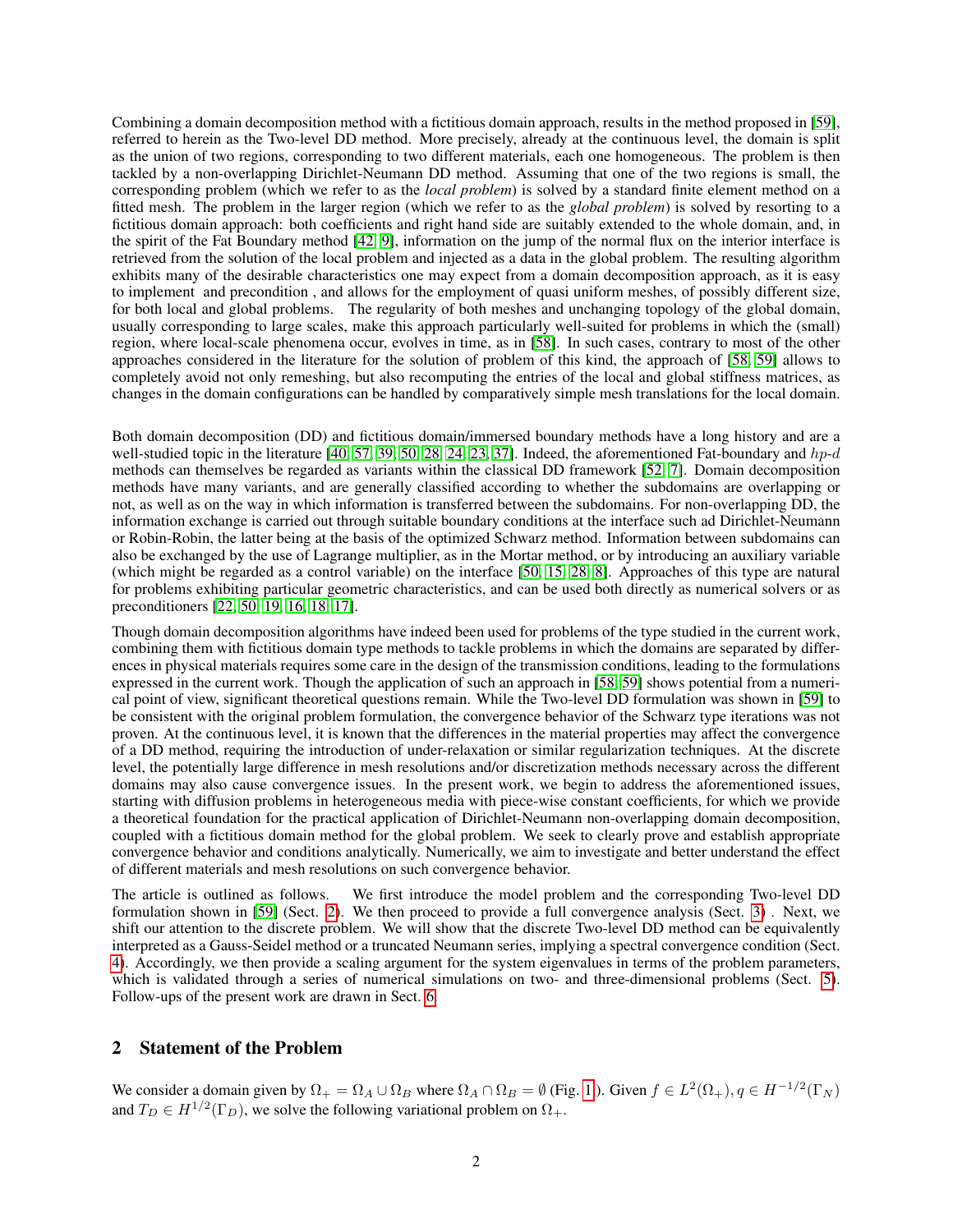<span id="page-2-0"></span>

Figure 1: Domain and terminology. In the colored version,  $\Gamma_N$  is denoted in red and  $\Gamma_D$  in green.

<span id="page-2-1"></span>**Problem 1.** (Original Problem) *Find*  $T \in H^1(\Omega_+)$  *such that:* 

$$
\int_{\Omega_+} \kappa \nabla T \cdot \nabla v d\Omega = \int_{\Omega_+} f v d\Omega + \int_{\Gamma_N} q v d\Gamma, \quad \forall v \in H^1_{\Gamma_D}(\Omega_+), \quad T(\Gamma_D) = T_D,\tag{1}
$$

*with*

$$
\kappa = \begin{cases} \kappa_A & \text{in } \Omega_A \\ \kappa_B & \text{in } \Omega_B, \end{cases}
$$

 $\kappa_A, \kappa_B$  positive constants, where  $\Gamma_D \subseteq \partial \Omega_+$  (respectively  $\Gamma^N \subset \partial \Omega_+$ ) denote the Dirichlet (resp. Neumann)  $b$ *oundary, and*  $H^1_{\Gamma_D}(\Omega_+) = \{u \in H^1(\Omega_+): u = 0 \text{ on } \Gamma_D\}$ . Precisely,  $T \in \mathcal{L} + H^1_{\Gamma_D}(\Omega_+)$ , where  $\mathcal L$  is an arbitrary *lifting of*  $T_D$ .

In the following we let  $\gamma_i = \partial \Omega_+ \setminus \partial \Omega_B$  denote the portion of the boundary of  $\Omega_B$  interior to  $\Omega_+$ , and we assume that  $\bar{\gamma}_i \cap \bar{\Gamma}_N = \emptyset$ . For  $\gamma \subseteq \partial \Omega_B$  we let  $\langle \cdot, \cdot \rangle_{\gamma}$  denote the duality relation between  $(H_{\Gamma_D}^1(\Omega_B)|_{\gamma})'$  and  $(H_{\Gamma_D}^1(\Omega_B)|_{\gamma})$ . We recall that for  $T \in H^1(\Omega_B)$  with  $\Delta T \in L^2(\Omega_B)$  we have that  $\nabla T$  has a normal trace on  $\gamma_i$  which belongs to  $(H_{\Gamma_D}^1(\Omega_B)|_{\gamma_i})'$ , and that we have the following "integration by part" identity (which actually is, for a generic T with no extra smoothness, the definition of the trace of the normal derivative): for all  $v \in H^1_{\Gamma_D}(\Omega_+)$ 

<span id="page-2-5"></span>
$$
\left\langle \nabla T \cdot \boldsymbol{n}, v \right\rangle_{\gamma_i} = \int_{\Omega_B} \nabla T \cdot \nabla v + \int_{\Omega_B} \Delta T \, v. \tag{2}
$$

Following [\[59\]](#page-20-3), we then split the Problem [\(1\)](#page-2-1) into two coupled problem for the unknowns  $T_{+} = T$  and  $T_{-} = T|_{\Omega_{-}}$ : a *global problem* defined on all of  $\Omega_+$  and a *local problem* defined on  $\Omega_- = \Omega_B$  as follows:

<span id="page-2-4"></span>**Problem 2** (Global/local Reformulation). Find  $T_+ \in H^1(\Omega_+)$  and  $T_- \in H^1(\Omega_-)$  such that

 $\rightarrow$  GLOBAL

<span id="page-2-2"></span>
$$
\int_{\Omega_{+}} \kappa_{+} \nabla T_{+} \cdot \nabla v d\Omega - (\kappa_{+} - \kappa_{-}) \langle \nabla T_{-} \cdot \mathbf{n}, v \rangle_{\gamma_{i}} = \int_{\Omega_{+}} \widetilde{f} v d\Omega + \int_{\Gamma_{N}} \widetilde{q} v d\Gamma, \quad \forall v \in H_{\Gamma_{D}}^{1}(\Omega_{+}), \tag{3}
$$
\n
$$
T(\Gamma_{D}) = T_{D} \tag{4}
$$

*with*  $\kappa_{+} = \kappa_A$  *on the whole*  $\Omega_{+}$ *, and with*  $\tilde{q}$  *and*  $\tilde{f}$  *defined by,* 

<span id="page-2-3"></span>
$$
\widetilde{q} = \begin{cases}\n q & \text{on } \Gamma_N \cap \partial \Omega_A \\
 \frac{\kappa_A}{\kappa_B} q & \text{in } \Gamma_N \cap \partial \Omega_B, \\
\end{cases}\n\qquad\n\widetilde{f} = \begin{cases}\n f & \text{in } \Omega_A \\
 \frac{\kappa_A}{\kappa_B} f & \text{in } \Omega_B.\n\end{cases}
$$
\n(5)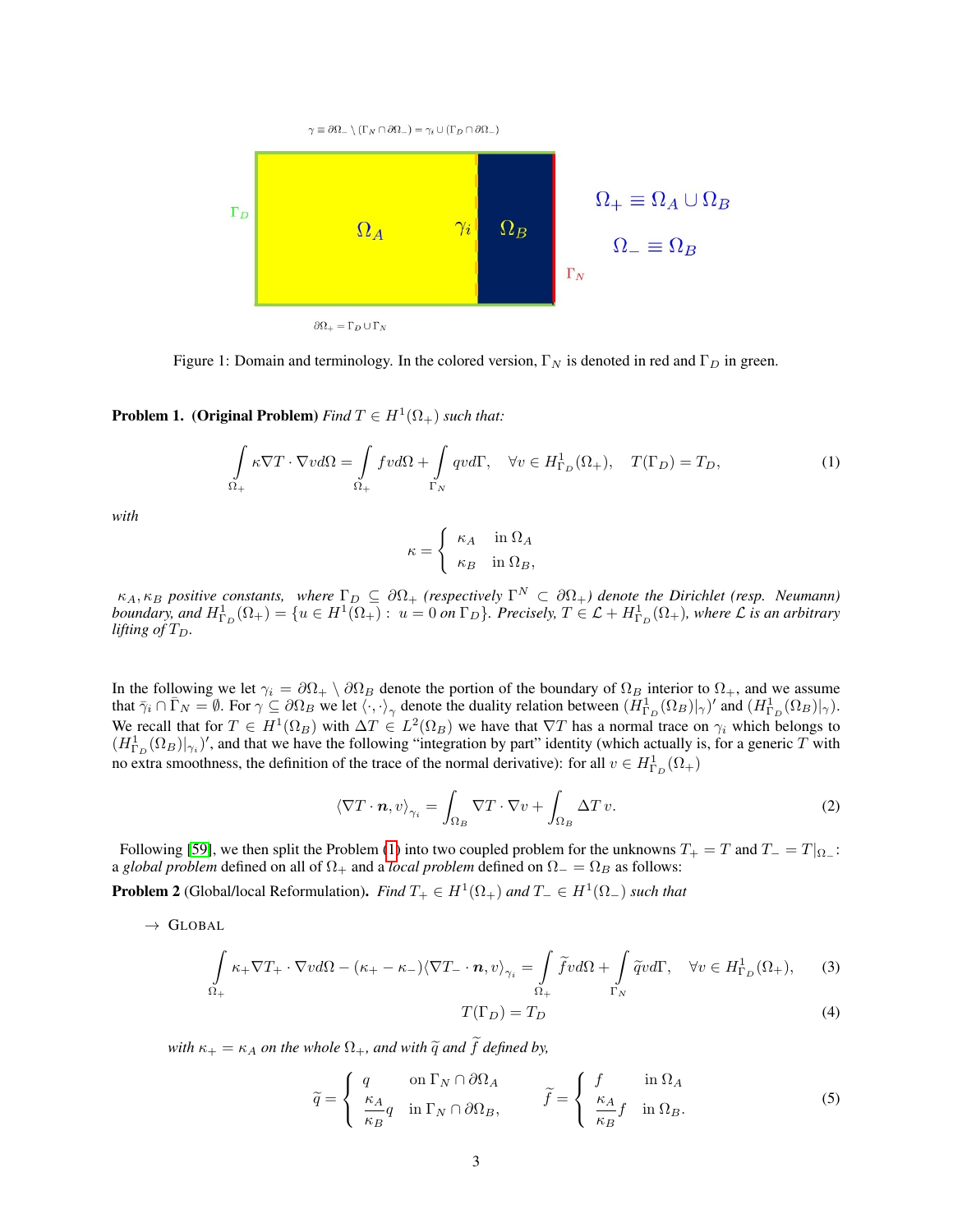$\rightarrow$  LOCAL

<span id="page-3-0"></span>
$$
\int_{\Omega_{-}} \kappa_{-} \nabla T_{-} \cdot \nabla v d\Omega = \int_{\Omega_{-}} f v d\Omega + \int_{\partial \Omega_{-} \cap \Gamma_{N}} q v d\Gamma, \qquad \forall v \in H_{\gamma}^{1}(\Omega_{-}),
$$
\n(6)

$$
T_{-}(\partial \Omega_{-} \cap \Gamma_{D}) = T_{D}, \qquad T_{-}(\gamma_{i}) = T_{+}(\gamma_{i}) \tag{7}
$$

*where* **n** *denotes the unit normal pointing outwards from*  $\Omega_{-}$ , and  $\gamma = \gamma_i \cup (\Gamma_D \cap \partial \Omega_{-})$  *(for uniformity of notation we set*  $\kappa_-\equiv \kappa_B$ *).* 

A more detailed explanation describing the derivation of Problem 2, and establishing its consistency with Problem 1, may be found in [\[59\]](#page-20-3) . The following theorem establishes the consistency of the coupled formulation [\(3\)](#page-2-2)-[\(6\)](#page-3-0) with Problem [1;](#page-2-1) it was proved in [\[59\]](#page-20-3). Such consistency was also shown for non-constant coefficient and unsteady variants of the basic problem; however for the purposes of this work we will restrict our attention to the steady case with constant coefficients.

**Remark.** We note that  $\kappa_+$  and  $\kappa_-$  are quantities defined after discretization, and for this reason we elect to keep their definitions distinct from  $\kappa_A$  and  $\kappa_B$ . In particular,  $\kappa_+$  is defined on all of  $\Omega_+$ , while  $\kappa_A$  is defined only in  $\Omega_A$ . For this reason,  $\kappa_+$  naturally takes the defintion of  $\kappa_A$  on  $\Omega_A$ , however, as its domain also includes  $\Omega_B$ , it requires an extension over this region. The implications of this extension are important from the numerical point of view and are explored in section 5.5.

<span id="page-3-1"></span>**Theorem 2.1.** Let  $\kappa_A = \kappa_+$ ,  $\kappa_B = \kappa_-$ , with  $\kappa_+$  and  $\kappa_-$  positive constants, and let  $\tilde{q}$  and  $f$  be given by [\(5\)](#page-2-3). If a function  $T \in H^1(\Omega_+)$ , with  $\Delta T|_{\Omega_-} \in L^2(\Omega_-)$  and  $\Delta T|_{\Omega_+\setminus\Omega_-} \in L^2(\Omega_+\setminus\Omega_-)$  $\alpha$  *then, for*  $T_+ = T$ ,  $T_- = T|_{\Omega_-}$ , the couple  $(T_+, T_-)$  solves Problem [2.](#page-2-4) Conversely, if  $(T_+, T_-) \in H^1(\Omega_+) \times H^1(\Omega_-)$  $With \Delta T_+|_{\Omega_-} \in L^2(\Omega_-)$  and  $\Delta T_+|_{\Omega_+\setminus\Omega_-} \in L^2(\Omega_+\setminus\Omega_-)$ , solves Problem [2,](#page-2-4) then  $T_-=T_+$  in  $\Omega_-$ , and  $T_+$  solves *Problem [1.](#page-2-1)*

**Remark [2.1](#page-3-1).** *Theorem* 2.1 was proven in [\[59\]](#page-20-3) under the stronger assumption that  $T|_{\Omega_+}\in H^2(\Omega_-)$  and  $T|_{\Omega_+\setminus\Omega_-}\in$  $H^2(\Omega_+\setminus\Omega_-)$ . It is however not difficult not see that, under the assumption  $\bar{\gamma}_i\cap\Gamma_N=\emptyset$ , thanks to the identity [\(2\)](#page-2-5), *such strong assumption can be replaced by the weaker assumptions considered above.*

Two-level DD Method. The split problem formulation [\(3\)](#page-2-2)-[\(6\)](#page-3-0) forms the backbone of our algorithm for solving [\(1\)](#page-2-1):

Step 0: Solve

<span id="page-3-2"></span>
$$
\kappa_{+} \int_{\Omega_{+}} \nabla T_{+}^{0} \cdot \nabla v d\Omega = \int_{\Omega_{+}} f v d\Omega + \int_{\Gamma_{N}} \widetilde{q} v d\Gamma, \qquad \forall v \in H_{\Gamma_{D}}^{1}(\Omega_{+})
$$
  
\n
$$
T_{0}(\Gamma_{D}) = T_{D}
$$
\n(8)

**Step** ( $k + 1/2$ ): Given  $T^k_+ \in H^1(\Omega_+)$ , compute  $T^{k+1/2}_-$  by solving

<span id="page-3-5"></span>
$$
\kappa_{-} \int_{\Omega_{-}} \nabla T_{-}^{k+1/2} \cdot \nabla v d\Omega = \int_{\Omega_{-}} f v d\Omega + \int_{\partial \Omega_{-} \cap \Gamma_{N}} q v d\Gamma, \qquad \forall v \in H_{\gamma}^{1}(\Omega_{-})
$$
  

$$
T_{-}^{k+1/2}(\partial \Omega_{-} \cap \Gamma_{D}) = T_{D}, \qquad T_{-}^{k+1/2}(\gamma_{i}) = T_{+}^{k}(\gamma_{i})
$$
(9)

where  $\Gamma_{-D} = \Gamma_D \cap \partial \Omega_{-}$  and  $H^1_{\gamma} = \{ v \in H^1(\Omega_{-}) : v = 0 \text{ on } \gamma \}.$ 

**Step**  $(k + 1)$ : given  $T_{-}^{k+1/2} \in H^1(\Omega_+)$ , compute  $\widetilde{T}_{+}^{k+1} \in H^1(\Omega_+)$  by solving

<span id="page-3-4"></span>
$$
\kappa_{+} \int_{\Omega_{+}} \nabla \widetilde{T}_{+}^{k+1} \cdot \nabla v d\Omega = \int_{\Omega_{+}} f v d\Omega + (\kappa_{+} - \kappa_{-}) \Big\langle \nabla T_{-}^{k+1/2} \cdot \boldsymbol{n}, v \Big\rangle_{\gamma_{i}} + \int_{\Gamma_{N}} \widetilde{q} v d\Gamma, \qquad \forall v \in H_{\Gamma_{D}}^{1}(\Omega_{+}) \tag{10}
$$

$$
\widetilde{T}_{+}^{k+1}(\Gamma_D) = T_D. \tag{11}
$$

Relaxation step: Set

<span id="page-3-3"></span>
$$
T_{+}^{k+1} = \theta \tilde{T}_{+}^{k+1} + (1 - \theta) T_{+}^{k}, \qquad 0 < \theta \le 1. \tag{12}
$$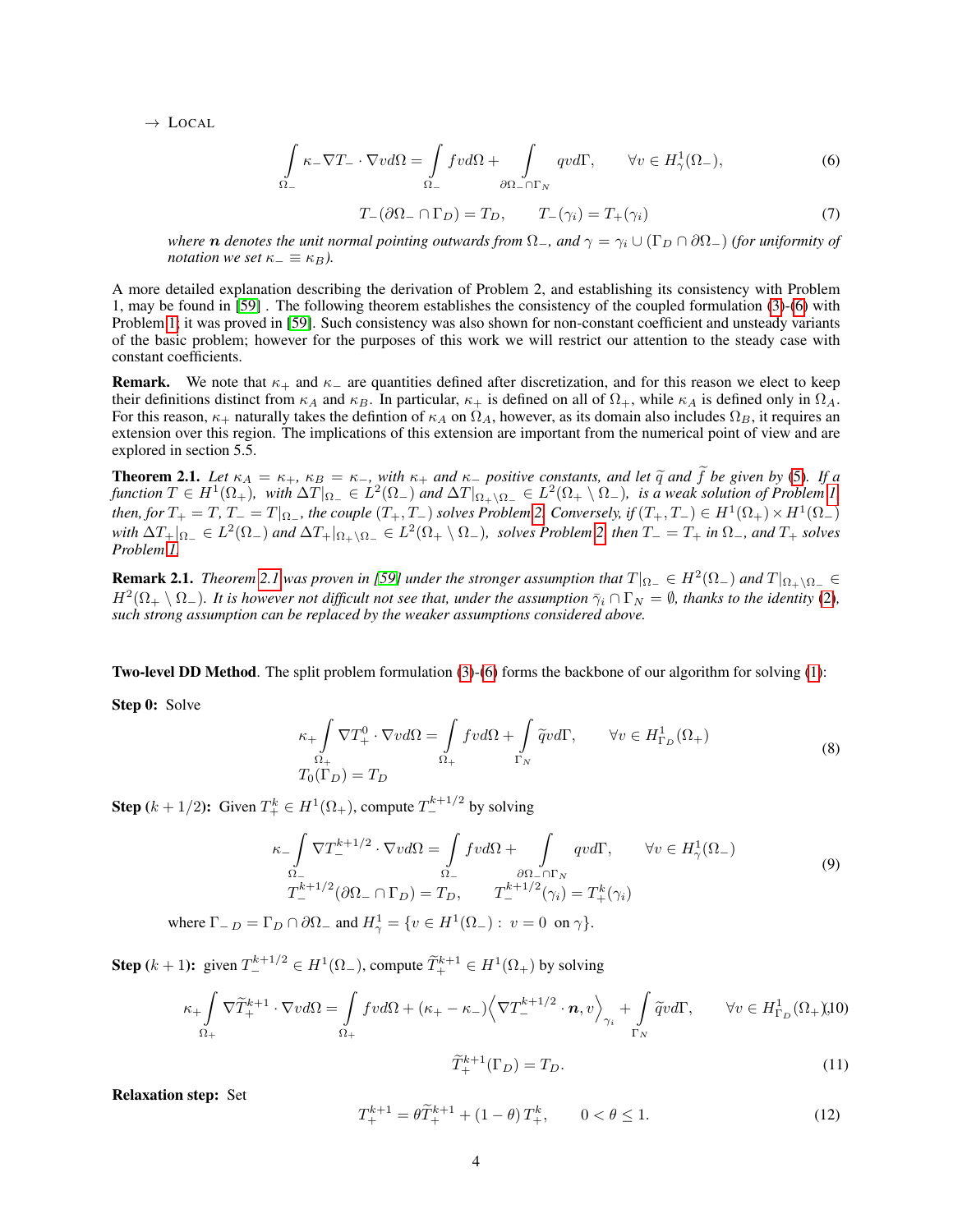**Check convergence:** If convergence criteria are met, terminate, otherwise, repeat steps  $k + \frac{1}{2}$  and  $k + 1$ .

Notice that, in Step  $k + 1/2$ , the Dirichlet boundary condition  $T^{k+1/2}_-(\gamma_i) = T^k_+(\gamma_i)$  can be enforced weakly (by penalization or more sophisticated approaches). Here we stick to a traditional essential treatment of the Dirichlet conditions (i.e. in the functional space). Note that later, when we discuss the discrete problem, we will use a penalization formulation to enforce the Dirichlet-type interface condition on  $\gamma_i$ .

Remark. Before continuing with the analysis, we would like to briefly discuss how the above method differs from extant methods in the literature. The Two-level DD method can be seen as a combination of two ingredients: a non-overlapping domain decomposition method (similar to [\[18,](#page-18-19) [57,](#page-19-15) [52\]](#page-19-11)) combined with a fictitious domain method [\[3,](#page-17-11) [51\]](#page-19-19). For the domain decomposition, we decompose the domain into the local problem [6,](#page-3-0) in which we consider a fitted mesh for  $\Omega_B$ . For the global problem [3,](#page-2-2) we then consider the problem on  $\Omega_B$  in an unfitted manner, applying a fictitious domain discretization. The transmission conditions considered here are Dirichlet-Neumann (for the local and global problems, respectively); however, in principle, we may use any other number of transmission conditions, including Robin-Robin [\[40,](#page-19-14) [39,](#page-19-16) [57\]](#page-19-15) or the optimization-based approach of [\[28,](#page-18-12) [27\]](#page-18-21). While the related fictitious domain and non-overlapping domain decomposition methods are well-studied in the literature, an approach combining these two paradigms, as is done here, is, to the authors knowledge, novel, though it has some strong similarities with the approach of [\[3\]](#page-17-11), the main difference being that in this last paper the transmission between local and global problem is obtained via a distributed multiplier involving possibly cumbersome integrals of the product of functions "living" on two different meshes.

### <span id="page-4-0"></span>3 Convergence Theorem

In this section we establish the convergence of the iterative procedure [\(8\)](#page-3-2)-[\(12\)](#page-3-3). This Theorem is one of the novel contributions of this paper.

**Theorem:** *The iterative procedure defined by [\(8\)](#page-3-2)* $-$ [\(12\)](#page-3-3) *converges to the solution* T *of Problem 1, provided that*  $\theta$  *is sufficiently small for*  $\kappa_+/\kappa_- > 2$ .

We begin by analyzing the homogenous case in which f, f, q,  $\tilde{q}$ , and  $T_D$  are uniformly zero. We let  $G : H^1(\Omega) \to H^1(\Omega)$  and  $L : H^1(\Omega) \to H^1(\Omega)$  respectively denote the solution operators for the global problem (10)  $H^1_{\Gamma_D}(\Omega_+)$  and  $\overline{L}: H^1_{\Gamma_D}(\Omega_+) \to H^1_{\Gamma_{-D}}(\Omega_-)$  respectively denote the solution operators for the global problem [\(10\)](#page-3-4) and for the local problem [\(9\)](#page-3-5) with homogeneous data. Given  $T^k_+ \in H^1_{\Gamma_D}(\Omega_+), T^{k+1}_+$  is given by

$$
T_{+}^{k+1} = \theta G \circ L \left[ T_{+}^{k} \right] + (1 - \theta) T_{+}^{k}.
$$
\n(13)

We start by proving a stability bound. We observe that  $v = T^{k+1/2} - T^k_+ \in H^1_\gamma(\Omega_-)$ . We can then take such a function as a test function in [\(9\)](#page-3-5) and (for  $f = 0, q = 0$ ) we get

$$
\kappa_{-} \int_{\Omega_{-}} \left| \nabla T_{-}^{k+1/2} \right|^{2} - \kappa_{-} \int_{\Omega_{-}} \nabla T_{-}^{k+1/2} \cdot \nabla T_{+}^{k} = 0. \tag{14}
$$

We then immediately get the stability bound

$$
\kappa_{-}|T_{-}^{k+1/2}|_{H^{1}(\Omega_{-})}^{2} \leq \kappa_{-}|T_{-}^{k+1/2}|_{H^{1}(\Omega_{-})}|T_{+}|_{H^{1}(\Omega_{-})},\tag{15}
$$

from which it follows that:

<span id="page-4-1"></span>
$$
\left|T_{-}^{k+1/2}\right|_{H^1(\Omega_-)} \leq \left|T_{+}^k\right|_{H^1(\Omega_-)}.
$$
\n(16)

We may then follow a similar procedure for [\(10\)](#page-3-4) in order to bound  $\widetilde{T}_{+}^{k+1} = G \circ L[T_{+}^{k}]$ : using standard trace bounds for harmonic functions we can write

$$
\kappa_{+}|\widetilde{T}_{+}^{k+1}|_{H^{1}(\Omega_{+})}^{2} = (\kappa_{+} - \kappa_{-})\left\langle \nabla T_{-}^{k+1/2} \cdot \boldsymbol{n}, \widetilde{T}_{+}^{k+1} \right\rangle_{\gamma_{i}}\n\leq |\kappa_{+} - \kappa_{-}||T_{-}^{k+1/2}|_{H^{1}(\Omega_{-})}|\widetilde{T}_{+}^{k+1}|_{H^{1}(\Omega_{-})},
$$
\n(17)

implying (recalling that  $\kappa_+$  and  $k_-$  are both positive):

$$
\left| \tilde{T}_{+}^{k+1} \right|_{H^{1}(\Omega_{+})} \leq \frac{\left| \kappa_{+} - \kappa_{-} \right|}{\kappa_{+}} \left| T_{-}^{k+1/2} \right|_{H^{1}(\Omega_{-})} \n\leq \frac{\left| \kappa_{+} - \kappa_{-} \right|}{\kappa_{+}} \left| T_{+}^{k} \right|_{H^{1}(\Omega_{+})}.
$$
\n(18)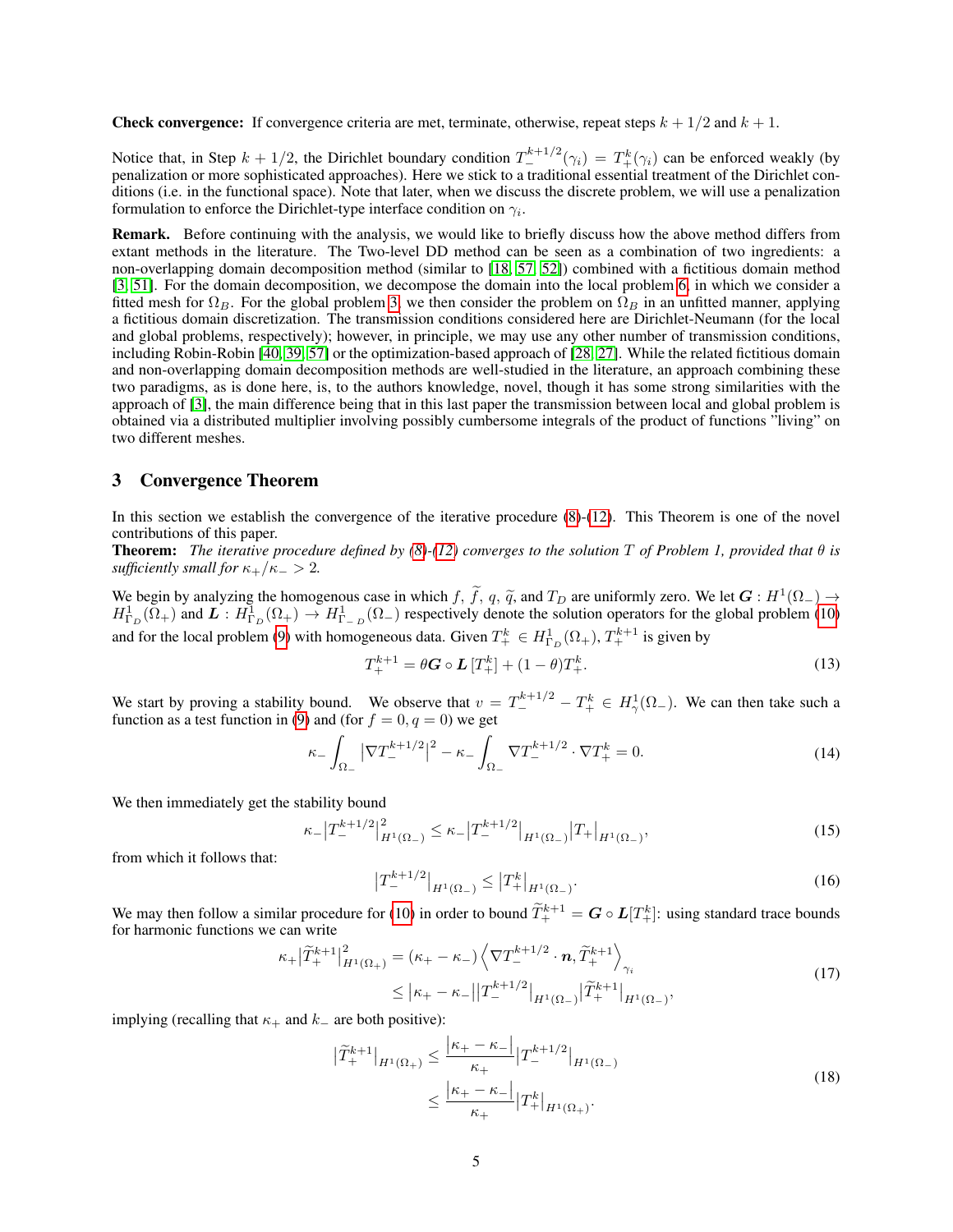Observe, at this point, that, if

<span id="page-5-2"></span>
$$
\frac{|\kappa_+ - \kappa_-|}{\kappa_+} < 1 \Leftrightarrow (0 <) \frac{\kappa_-}{2} < \kappa_+ \tag{19}
$$

then the operator  $G \circ L$  is a contraction, and the sequence  $T^k_+$  converges to a unique fixed point for all  $\theta \in ]0,1]$ . In particular, we can then take  $\theta = 1$  and the relaxation step [\(12\)](#page-3-3) is not necessary.

We then consider the case  $\kappa_+ \leq \kappa_-/2$ . We let  $\widetilde{T}^{k+1}_+ = \mathbf{G} \circ \mathbf{L} [T^k_+]$  and recall that  $f, \widetilde{f}, q, \widetilde{q}$  and  $T_D$  are all zero. We can write can write

$$
\kappa_{+} \int_{\Omega_{+}} \nabla \widetilde{T}_{+}^{k+1} \cdot \nabla T_{+}^{k} = (\kappa_{+} - \kappa_{-}) \left\langle \nabla T_{-}^{k+1/2} \cdot \boldsymbol{n}, T_{+}^{k} \right\rangle_{\gamma_{i}}
$$
  
\n
$$
= (\kappa_{+} - \kappa_{-}) \left\langle \nabla T_{-}^{k+1/2} \cdot \boldsymbol{n}, T_{-}^{k+1/2} \right\rangle_{\gamma_{i}}
$$
  
\n
$$
= (\kappa_{+} - \kappa_{-}) \left\langle \nabla T_{-}^{k+1/2} \cdot \boldsymbol{n}, T_{-}^{k+1/2} \right\rangle_{\partial \Omega_{-}},
$$
\n(20)

where we exploit the fact that  $T_{-}^{k+1/2} = T_{+}^{k}$  on  $\gamma_i$  and the homogeneous boundary conditions on  $\Gamma_D$ ,  $\Gamma_N$ , where  $\partial\Omega_-=\gamma_i\cup(\partial\Omega_-\cap\partial\Omega_+)$ . Integration by parts,  $\Delta T_-^{k+1/2}=0$  in  $\Omega_-,$  and  $(\kappa_+-\kappa_-)<0$  yield:

$$
\kappa_{+} \int_{\Omega_{+}} \nabla \widetilde{T}_{+}^{k+1} \cdot \nabla T_{+}^{k} = (\kappa_{+} - \kappa_{-}) \left[ \int_{\Omega_{-}} (\Delta T_{-}^{k+1/2}) T_{-}^{k+1/2} + \int_{\Omega_{-}} |\nabla T_{-}^{k+1/2}|^{2} \right] \right]
$$
  
= (\kappa\_{+} - \kappa\_{-}) |T\_{-}^{k+1/2}|\_{H^{1}(\Omega\_{-})}^{2} \le 0. (21)

We then apply relaxation as in  $(12)$ , giving:

<span id="page-5-1"></span><span id="page-5-0"></span>
$$
T_{+}^{k+1} = \theta \widetilde{T}_{+}^{k+1} + (1 - \theta) T_{+}^{k} = T_{+}^{k} + \theta (\widetilde{T}_{+}^{k+1} - T_{+}^{k}).
$$
\n(22)

It then follows that:

$$
\kappa_{+}|T_{+}^{k+1}|_{H^{1}(\Omega_{+})}^{2} = \kappa_{+}\left[|T_{+}^{k}|_{H^{1}(\Omega_{+})}^{2} + \theta^{2}|\widetilde{T}_{+}^{k+1}|_{H^{1}(\Omega_{+})}^{2} + \theta^{2}|T_{+}^{k}|_{H^{1}(\Omega_{+})}^{2}\right] \n- 2\theta^{2}(\nabla \widetilde{T}_{+}^{k+1}, \nabla T_{+}^{k}) + 2\theta(\nabla \widetilde{T}_{+}^{k+1}, \nabla T_{+}^{k}) - 2\theta|T_{+}^{k}|_{H^{1}(\Omega_{+})}^{2}\right] \n= \kappa_{+}\left(1+\theta^{2}-2\theta\right)|T_{+}^{k}|_{H^{1}(\Omega_{+})}^{2} + \kappa_{+}\theta^{2}|\widetilde{T}_{+}^{k+1}|_{H^{1}(\Omega_{+})}^{2} \n+ \kappa_{+}2(\theta-\theta^{2})(\nabla \widetilde{T}_{+}^{k+1}, \nabla T_{+}^{k}) \n\leq \kappa_{+}\left(1-\theta\right)^{2}|T_{+}^{k}|_{H^{1}(\Omega_{+})}^{2} + \theta^{2}\frac{|\kappa_{+}-\kappa_{-}|^{2}}{\kappa_{+}}|T_{+}^{k}|_{H^{1}(\Omega_{+})}^{2},
$$
\n(23)

where the last line follows from [\(18\)](#page-4-1) and [\(21\)](#page-5-0). From [\(23\)](#page-5-1), and the fact that  $|\kappa_{+} - \kappa_{-}|$  in this case is  $\kappa_{-} - \kappa_{+}$ :

$$
\left|T_{+}^{k+1}\right|_{H^{1}(\Omega_{+})}^{2} \leq \left((1-\theta)^{2} + \theta^{2}\left(\frac{(\kappa_{-} - \kappa_{+})^{2}}{\kappa_{+}^{2}}\right)\right)\left|T_{+}^{k}\right|_{H^{1}(\Omega_{+})}^{2},\tag{24}
$$

so that

$$
\left|T_{+}^{k+1}\right|_{H^{1}(\Omega_{+})}^{2} \leq \left( \left( \left(\frac{\kappa_{-} - \kappa_{+}}{\kappa_{+}}\right)^{2} + 1 \right) \theta^{2} - 2\theta + 1 \right) \left|T_{+}^{k}\right|_{H^{1}(\Omega_{+})}^{2}
$$
(25)

The parabola  $\left( \left( \frac{\kappa_{-} - \kappa_{+}}{\cdots} \right)$  $\kappa_+$  $\binom{2}{1}$   $\theta^2 - 2\theta + 1$  has value 1 and slope negative for  $\theta = 0$  (the slope being -2), minimum in  $\theta_{opt} = \left( \left( \frac{\kappa_- - \kappa_+}{\sigma_-} \right) \right)$  $\kappa_+$  $\left( \frac{2}{\theta} + 1 \right)^{-1}$  with value  $1 - \theta_{opt} < 1$ . So, there exists an interval  $(0, \bar{\theta})$  where it takes values < 1, proving that the map is a contraction also in this case.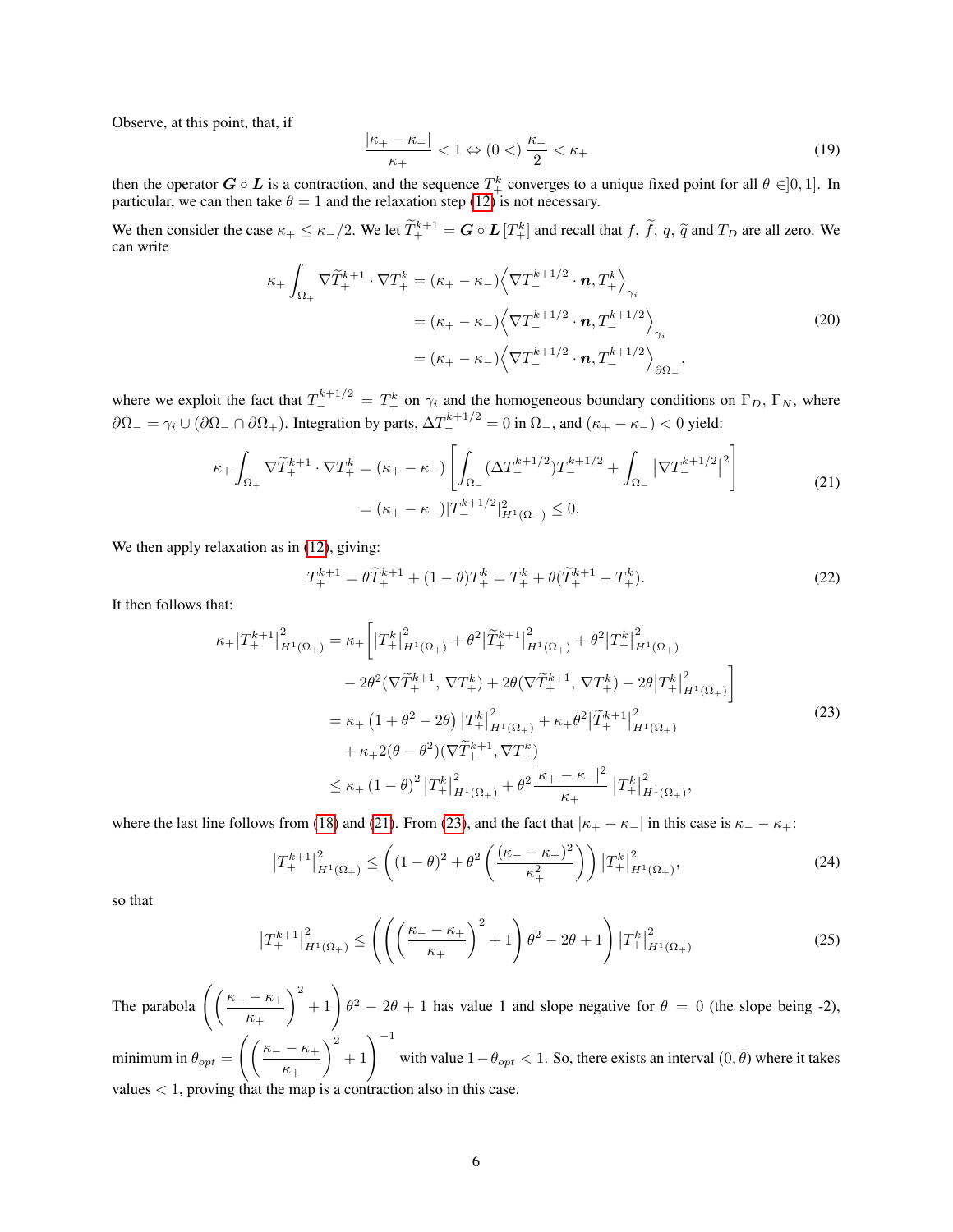We now consider the non-homogeneous case, with  $f, \tilde{f} \in L^2(\Omega_+)$  and  $q, \tilde{q} \in H^{-1/2}(\Gamma_N)$  and  $T_D \in H^{1/2}(\Gamma_D)$ . Let  $T^* \in H^{1(\Omega_+)}$  and  $T^* \in H^{1(\Omega_+)}$  be suritive functions defined as the solution to the following ap  $T^*_+$ ,  $\hat{T}^*_+ \in H^1(\Omega_+)$  and  $T^* \in H^1(\Omega_-)$  be auxiliary functions defined as the solutions to the following problems, the first one being a standard elliptic boundary value problem with given data, the second and third being also standard elliptic boundary value problems with data depending on the solution of the first and second problem, respectively:

$$
\int_{\Omega_+} \kappa_+ \nabla T_+^* \cdot \nabla v = \int_{\Omega_+} \widetilde{f}v + \int_{\Gamma_N} \widetilde{q}v, \quad \forall v \in H^1_{\Gamma_D}(\Omega_+), \qquad T_+^*(\Gamma_D) = T_D; \tag{26}
$$

$$
\int_{\Omega_{-}} \kappa_{-} \nabla T_{-}^{*} \cdot \nabla v = \int_{\Omega_{-}} f v + \int_{\Gamma_{N} \cap \partial \Omega_{-}} q v, \qquad \forall v \in H_{\gamma}^{1}(\Omega_{-})
$$
\n
$$
T_{-}^{*}(\Gamma_{D} \cap \partial \Omega_{-}) = T_{D}, \qquad T_{-}^{*}(\gamma_{i}) = T_{+}^{*})(\gamma_{i});
$$
\n(27)

$$
\int_{\Omega_+} \kappa_+ \nabla \widehat{T}_+^* \cdot \nabla v = (\kappa_+ - \kappa_-) \langle \nabla T_-^* \cdot \mathbf{n}, v \rangle_{\gamma_i}, \qquad \forall v \in H^1_{\Gamma_D}(\Omega_+), \qquad \widehat{T}_+^*(\Gamma_D) = 0.
$$
 (28)

To study the convergence of the sequence  $T^k_+$  of the iteration [\(8\)](#page-3-2)–[\(12\)](#page-3-3), we investigate the existence of a limit to the sequence

<span id="page-6-3"></span><span id="page-6-2"></span><span id="page-6-0"></span>
$$
w_+^k = T_+^k - T_+^*.
$$

To this aim we show that the operator mapping  $w_+^k$  to  $w_+^{k+1}$  is a contraction. We start by rewriting [\(9\)](#page-3-5) and [\(10\)](#page-3-4) in terms of  $w_+^k$  and of the new local unknown

$$
w_-^{k+1/2} = T_-^{k+1/2} - T_-^*.
$$

This gives us the following equation for  $w_-^{k+1/2}$ :

<span id="page-6-1"></span>
$$
\kappa_{-}\int_{\Omega_{-}}\nabla(w_{-}^{k+1/2}+T_{-}^{*})\cdot\nabla v d\Omega = \int_{\Omega_{-}}fv d\Omega + \int_{\partial\Omega_{-}\cap\Gamma_{N}}qvd\Gamma, \qquad \forall v \in H_{\Gamma_{D}\cup\gamma_{i}}^{1}(\Omega_{-})
$$
  

$$
(w_{-}^{k+1/2}+T_{-}^{*})(\partial\Omega_{-}\cap\Gamma_{D})=T_{D}, \quad (w_{-}^{k+1/2}+T_{-}^{*})(\gamma_{i})=(w_{+}^{k}+T_{+}^{*})(\gamma_{i}).
$$
\n(29)

Substituting [\(27\)](#page-6-0) into [\(29\)](#page-6-1), it follows promptly that:

$$
L_{-}^{k+1/2} = \mathbf{L}w_{+}^{k},\tag{30}
$$

where  $L$  is the homogeneous local-problem solution operator studied above.

Following a similar procedure for [\(10\)](#page-3-4), we see that, setting  $\tilde{w}_{+}^{k+1} = \tilde{T}_{+}^{k+1} - T_{+}^{*}$ , we can write, for all v in  $H_{\Gamma_D}^1(\Omega_+),$  $\int \kappa_+ \nabla \left( \widetilde{w}^{k+1}_+ + T^*_+ \right) \cdot \nabla v = \int \widetilde{f}v + \int \widetilde{q}v + (\kappa_+ - \kappa_-) \left\langle \nabla T^{k+1/2}_- \cdot \boldsymbol{n}, v \right\rangle , \qquad \forall v \in H^1_\Gamma$ 

 $\overline{u}$ 

$$
\int_{\Omega_{+}} \kappa_{+} \nabla \left( \widetilde{w}_{+}^{k+1} + T_{+}^{*} \right) \cdot \nabla v = \int_{\Omega_{+}} f v + \int_{\Gamma_{N}} \widetilde{q} v + (\kappa_{+} - \kappa_{-}) \left\langle \nabla T_{-}^{k+1/2} \cdot \mathbf{n}, v \right\rangle_{\gamma_{i}}, \qquad \forall v \in H_{\Gamma_{D}}^{1}(\Omega_{+})
$$
\n
$$
\widetilde{w}_{+}^{k+1}(\Gamma_{D}) + T_{+}^{*}(\Gamma_{D}) = T_{D}
$$
\n(31)

whence, using [\(26\)](#page-6-2) and [\(28\)](#page-6-3)

$$
\int_{\Omega_{+}} \kappa_{+} \nabla \widetilde{w}_{+}^{k+1} \cdot \nabla v = (\kappa_{+} - \kappa_{-}) \Big\langle \nabla \left( w_{-}^{k+1/2} + T_{-}^{*} \right) \cdot \boldsymbol{n}, v \Big\rangle_{\gamma_{i}} \n= (\kappa_{+} - \kappa_{-}) \Big\langle \nabla \left( w_{-}^{k+1/2} \right) \cdot \boldsymbol{n}, v \Big\rangle_{\gamma_{i}} + \int_{\Omega_{+}} \kappa_{+} \nabla \widehat{T}_{+}^{*} \cdot \nabla v.
$$
\n(32)

Then,  $\widetilde{w}_{+}^{k+1} - \widehat{T}_{+}^{*} = G w_{-}^{k+1/2}$ , and, therefore,

$$
\widetilde{w}_{+}^{k+1} = G[w_{-}^{k+1/2}] + \widehat{T}_{+}^{*} = G \circ L[w_{+}^{k}] + \widehat{T}_{+}^{*},
$$
\n(33)

Applying relaxation, one obtains:

<span id="page-6-4"></span>
$$
w_{+}^{k+1} = \theta \widetilde{w}_{+}^{k+1} + (1 - \theta) w_{+}^{k}
$$
  
=  $\theta (\mathbf{G} \circ \mathbf{L}[w_{+}^{k}] + \widehat{T}_{+}^{*}) + (1 - \theta) w_{+}^{k}$   
=  $(\theta \mathbf{G} \circ \mathbf{L}[w_{+}^{k}] + (1 - \theta) w_{+}^{k}) + \theta \widehat{T}_{+}^{*}.$  (34)

From [\(34\)](#page-6-4), the map  $w_+^{k+1} = \mathcal{M}[w_+^{k+1}]$  is contractive.

It follows that  $T^{k+1}_+ = T^*_+ + w^{k+1}_+$ , obtained directly by solving the nonhomogeneous problem, converges to the solution of the coupled problem [\(3\)](#page-2-2)-[\(6\)](#page-3-0).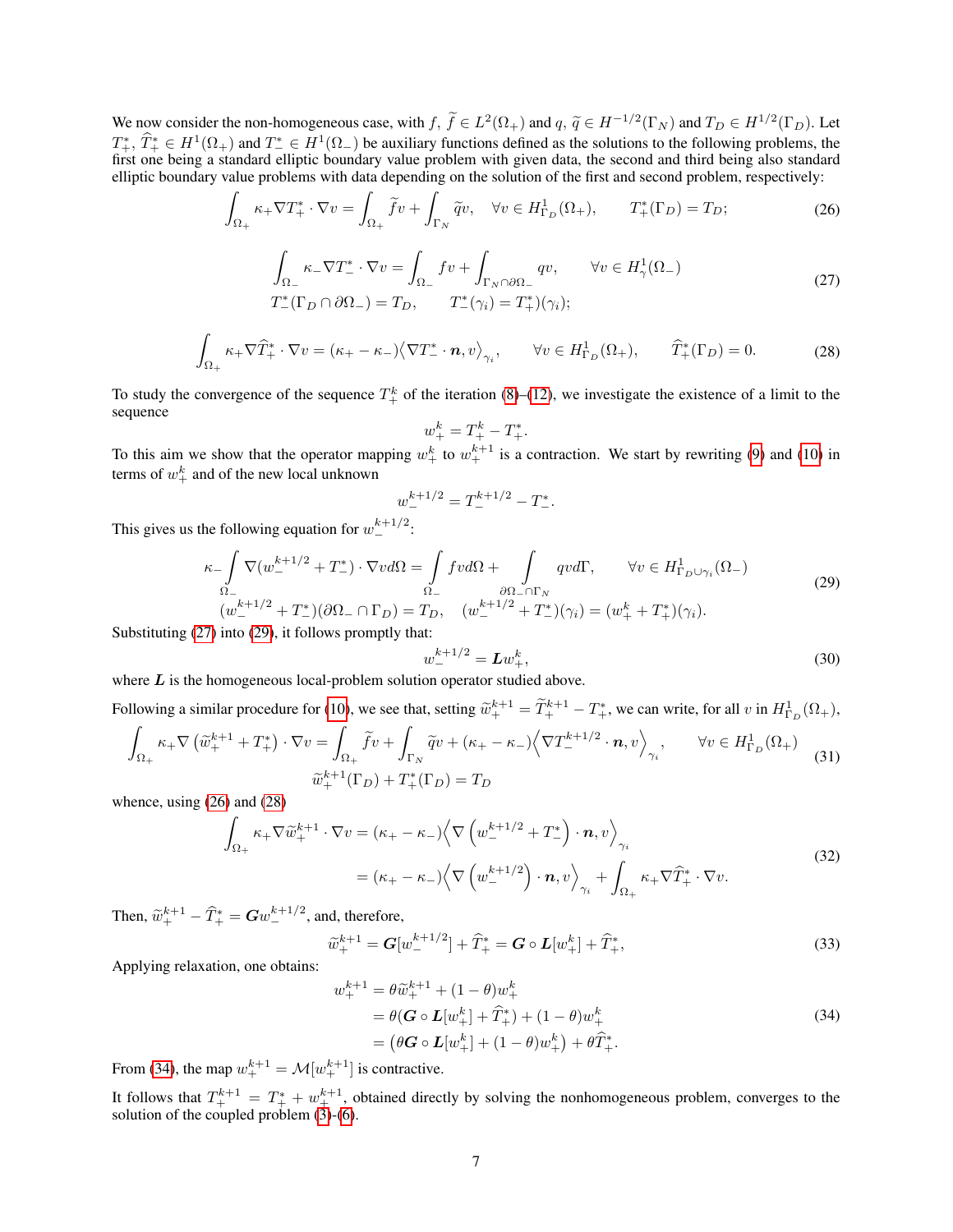**Remark 3.1.** *Observe that, in order for the iterative procedure to converge, we did not require that q and*  $\tilde{q}$  *(resp. f.* and  $\tilde{f}$ ) satisfy [\(5\)](#page-2-3). Of course, such relations are needed if we want the solution of the coupled problem to coincide with *the solution of the original problem, as stated in Theorem [2.1.](#page-3-1) However, it could be interesting to exploit the freedom in the choice of the extension of f in the design of the method. In particular, in the spirit of [\[2\]](#page-17-12), one could look for an*  $e$ xtension  $\hat{f}$  such that the jump along  $\gamma_i$  of  $\nabla T^+ \cdot n$  vanishes, thus allowing for optimal convergence rates.

# <span id="page-7-0"></span>4 Discrete Problem

Having formally established the convergence of the continuous problem in the preceding section, in the present section we consider the discrete version of Problem [\(1\)](#page-2-1) and of its corresponding Two-level DD formulation [\(8\)](#page-3-2)-[\(10\)](#page-3-4). We first introduce a discrete *monolithic problem*. Let  $\mathcal{T}_+$  and  $\mathcal{T}_-$  denote appropriate discretizations of  $\Omega_+$  and  $\Omega_-$ , with  $\mathcal{E}_i$ denoting the discretization of  $\gamma_i$  induced by  $\mathcal{T}_-$ , and let  $X_{\mathcal{T}_+}\subset H^1(\Omega_+), X_{\mathcal{T}_-}\subset H^1(\Omega_-)$  denote the corresponding finite dimensional approximation spaces. Using a penalization method with parameter  $\alpha > 0$  for the local problem to impose the Dirichlet-type coupling condition on  $\gamma_i$ , we consider the following discrete equations: find  $(T^h_+, T^h_-)$  in  $X_{\mathcal{T}_+} \times X_{\mathcal{T}_-}$  such that for all  $v_h$  in  $X_{\mathcal{T}_+} \cap H^1_{\Gamma_D}(\Omega_+)$  and  $w_h$  in  $X_{\mathcal{T}_-} \cap H^1_{\Gamma_{-D}}(\Omega_-)$ :

$$
\int_{\Omega_{+}} \kappa_{+} \nabla T_{+}^{h} \cdot \nabla v_{h} - \sum_{e \in \mathcal{E}_{i}} \int_{e} (\kappa_{+} - \kappa_{-}) (\nabla T_{-}^{h} \cdot \mathbf{n}) v_{h} = \int_{\Omega_{+}} \tilde{f} v_{h} + \int_{\Gamma_{N} \cap \partial \Omega_{-}} \tilde{q} v_{h}
$$
\n
$$
\int_{\Omega_{-}} \kappa_{-} \nabla T_{-}^{h} \cdot \nabla w_{h} + \alpha \int_{\gamma_{i}} T_{-}^{h} w_{h} - \alpha \int_{\gamma_{i}} T_{+}^{h} w_{h} = \int_{\Omega_{-}} f w_{h} + \int_{\Gamma_{N} \cap \partial \Omega_{-}} q w_{h}
$$
\n
$$
T_{+}^{h} = T_{0} \text{ on } \Gamma_{D}.
$$
\n(35)

respectively, with corresponding discrete function spaces  $X_{\mathcal{T}_+}$  and  $X_{\mathcal{T}_-}$ . We denote discrete functions with the subscript h.

We define the following matrices resulting from the discretization of the bilinear forms in [\(35\)](#page-7-1):

<span id="page-7-1"></span>
$$
K_{+} \text{ for } \int_{\Omega_{+}} \kappa_{+} \nabla T_{+}^{h} \cdot \nabla v_{h}
$$
 (36)

$$
S \text{ for } \sum_{e \in \mathcal{E}_i} \int_e \left( \kappa_+ - \kappa_- \right) \left( \nabla T_-^h \cdot \mathbf{n} \right) v_h \tag{37}
$$

<span id="page-7-7"></span><span id="page-7-6"></span><span id="page-7-3"></span>
$$
D \text{ for } -\alpha \int_{\gamma_i} T_+^h w_h \tag{38}
$$

$$
K_{-} \text{ for } \int_{\Omega_{-}} \kappa_{-} \nabla T_{-}^{h} \cdot \nabla w_{h} + \alpha \int_{\gamma_{i}} T_{-}^{h} w_{h}, \qquad (39)
$$

using which the algebraic form of [\(35\)](#page-7-1) reads

<span id="page-7-5"></span><span id="page-7-2"></span>
$$
\begin{bmatrix} K_+ & S \\ D & K_- \end{bmatrix} \begin{bmatrix} T_+^h \\ T_-^h \end{bmatrix} = \begin{bmatrix} f_+ \\ f_- \end{bmatrix} . \tag{40}
$$

We now offer two useful and equivalent algebraic interpretations of Algorithm in  $(8)-(12)$  $(8)-(12)$  $(8)-(12)$ .

#### 4.1 Gauss-Seidel-type interpretation

We note that  $(35)$  can be written equivalently as:

$$
\begin{bmatrix} K_+ & S \\ 0 & K_- \end{bmatrix} \begin{bmatrix} T_+^h \\ T_-^h \end{bmatrix} = \begin{bmatrix} f_+ \\ f_- \end{bmatrix} + \begin{bmatrix} 0 & 0 \\ -D & 0 \end{bmatrix} \begin{bmatrix} T_+^h \\ T_-^h \end{bmatrix} . \tag{41}
$$

The above splitting [\(41\)](#page-7-2) can then be employed to solve [\(40\)](#page-7-3) iteratively as an inverted *block Gauss-Seidel*-type method<sup>[1](#page-7-4)</sup>given  $[T_{+}^{h,0}, T_{-}^{h,0}]^T$ , one solves until convergence:

$$
\begin{bmatrix} K_+ & S \\ 0 & K_- \end{bmatrix} \begin{bmatrix} T_+^{h,k+1} \\ T_-^{h,k+1} \end{bmatrix} = \begin{bmatrix} f_+ \\ f_- \end{bmatrix} + \begin{bmatrix} 0 & 0 \\ -D & 0 \end{bmatrix} \begin{bmatrix} T_+^{h,k} \\ T_-^{h,k} \end{bmatrix} . \tag{42}
$$

<span id="page-7-4"></span><sup>1</sup>The reason why we call it "inverted" is because it works with an upper triangular matrix as opposed to a lower triangular one, as in the standard GS.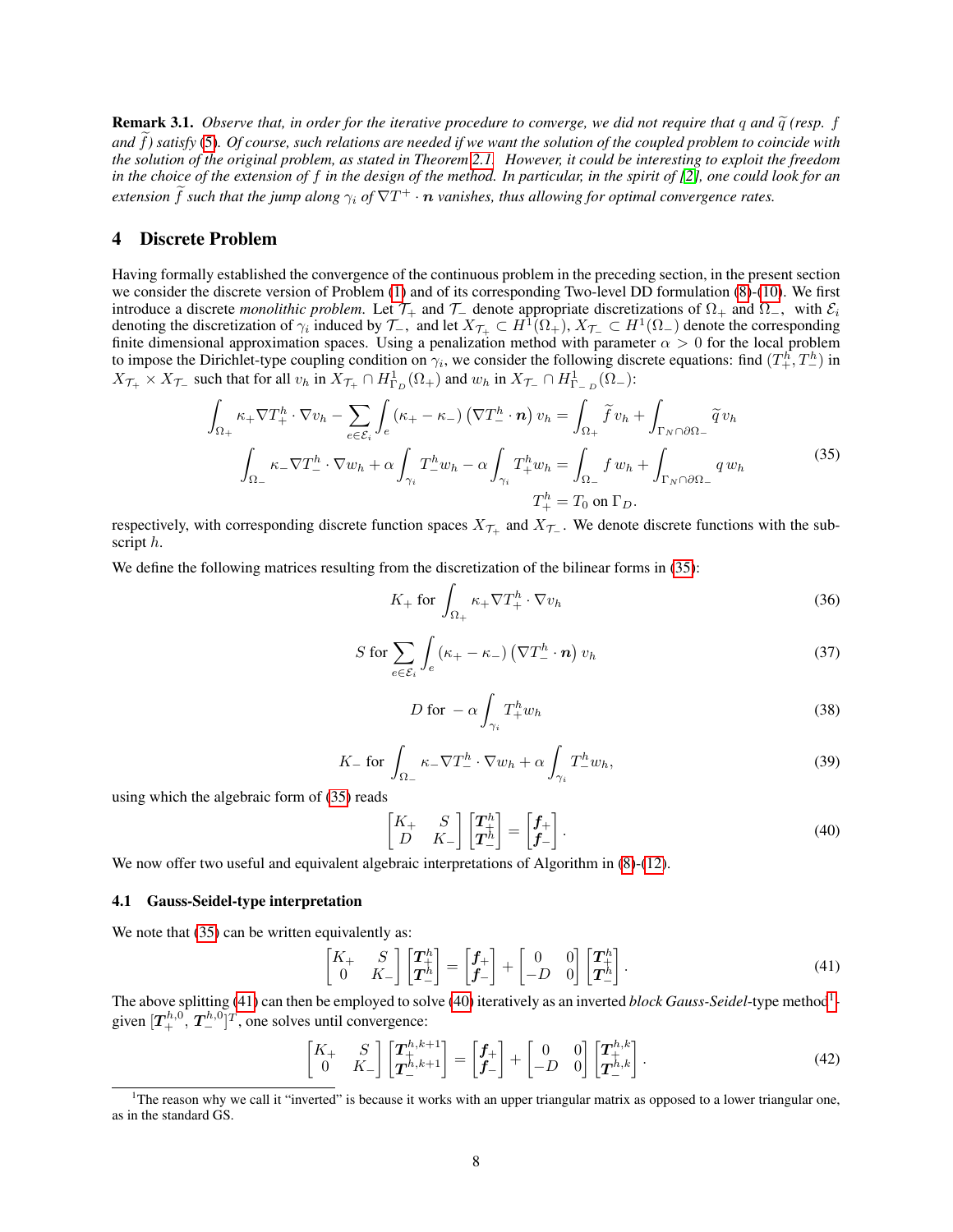One may modify [\(42\)](#page-7-5) to incorporate an under-relaxation parameter  $\theta$ ,

$$
\begin{bmatrix} \frac{1}{\theta}K_{+} & S \\ 0 & K_{-} \end{bmatrix} \begin{bmatrix} T_{+}^{h,k+1} \\ T_{-}^{h,k+1} \end{bmatrix} = \begin{bmatrix} f_{+} \\ f_{-} \end{bmatrix} + \begin{bmatrix} \frac{1-\theta}{\theta}K_{+} & 0 \\ -D & 0 \end{bmatrix} \begin{bmatrix} T_{+}^{h,k} \\ T_{-}^{h,k} \end{bmatrix}.
$$
 (43)

The scheme [\(42\)](#page-7-5) leads to solving the sequence of problems:

<span id="page-8-2"></span><span id="page-8-1"></span><span id="page-8-0"></span>
$$
K_{-}T_{-}^{h,k+1} = f_{-} - DT_{+}^{h,k}, \qquad (44)
$$

$$
K_{+}T_{+}^{h,k+1} = f_{+} - ST_{-}^{h,k+1},\tag{45}
$$

where [\(44\)](#page-8-0) and [\(45\)](#page-8-1) are the algebraic versions of step  $k + 1/2$  and  $k + 1$ , respectively, in [\(8\)](#page-3-2)-[\(10\)](#page-3-4). Incorporating the under-relaxation step [\(12\)](#page-3-3) is equivalent to solving the modified system [\(43\)](#page-8-2):

$$
K_{-}T_{-}^{h,k+1} = f_{-} - DT_{+}^{h,k},\tag{46}
$$

$$
\frac{1}{\theta}K_{+}T_{+}^{h,k+1} = f_{+} + \frac{1-\theta}{\theta}K_{+}T_{+}^{h,k} - ST_{-}^{h,k+1}.
$$
\n(47)

It is well-known that the block Gauss-Seidel iteration [\(43\)](#page-8-2) converges to the solution of [\(40\)](#page-7-3) provided that the spectral radius of the system:

$$
\begin{bmatrix} \frac{1}{\theta}K_{+} & S\\ 0 & K_{-} \end{bmatrix}^{-1} \begin{bmatrix} \frac{1-\theta}{\theta}K_{+} & 0\\ -D & 0 \end{bmatrix} = \begin{bmatrix} (1-\theta)I_{+} + \theta K_{+}^{-1} S K_{-}^{-1} D & 0\\ -K_{-}^{-1} D & 0 \end{bmatrix}
$$
(48)

is less than one (see e.g. [\[25\]](#page-18-22)), where  $I_+$  denotes the identity matrix of appropriate size for the function space  $X_{\mathcal{T}_+}$  $(I_$  will be used similarly). As [\(48\)](#page-8-3) features a zero block on the diagonal, the convergence criterion reduces to the condition:

<span id="page-8-4"></span><span id="page-8-3"></span>
$$
\rho\left(\left(1-\theta\right)I_{+}+\theta K_{+}^{-1}SK_{-}^{-1}D\right) < 1. \tag{49}
$$

This is the algebraic counterpart of the condition [\(19\)](#page-5-2); both rely on the relative values of  $\kappa_+$  and  $\kappa_+$  (as we will confirm with the numerical experiments).

#### 4.2 Neumann series interpretation  $(\theta = 1)$

Following classical arguments related to the Schur complement [\[25\]](#page-18-22), we may factor [\(40\)](#page-7-3) in the following block-UL system:

<span id="page-8-5"></span>
$$
\begin{bmatrix} K_+ - SK_-^{-1}D & S \\ 0 & K_- \end{bmatrix} \begin{bmatrix} I_+ & 0 \\ K_-^{-1}D & I_- \end{bmatrix} \begin{bmatrix} T_+^h \\ T_-^h \end{bmatrix} = \begin{bmatrix} f_+ \\ f_- \end{bmatrix} . \tag{50}
$$

Solving the system yields:

$$
T_{+}^{h} = \left[K_{+} - SK_{-}^{-1}D\right]^{-1} \left(\mathbf{f}_{+} - SK_{-}^{-1}\mathbf{f}_{-}\right)
$$
  
\n
$$
T_{-}^{h} = K_{-}^{-1}\mathbf{f}_{-} - K_{-}^{-1}DT_{+}^{h}
$$
  
\n
$$
= K_{-}^{-1}\mathbf{f}_{-} - K_{-}^{-1}D\left[K_{+} - SK_{-}^{-1}D\right]^{-1} \left(\mathbf{f}_{+} - SK_{-}^{-1}\mathbf{f}_{-}\right).
$$
\n(51)

Similarly, for an iteration  $k + 1$  of [\(44\)](#page-8-0) -[\(45\)](#page-8-1) (assuming  $\theta = 1$ ):

<span id="page-8-6"></span>
$$
T_{+}^{h,k+1} = K_{+}^{-1} f_{+} - K_{+}^{-1} S T_{-}^{h,k+1}
$$
  
\n
$$
= K_{+}^{-1} f_{+} - K_{+}^{-1} S \left[ K_{-}^{-1} f_{-} - K_{-}^{-1} D T_{+}^{h,k} \right]
$$
  
\n
$$
= K_{+}^{-1} \left( f_{+} - S K_{-}^{-1} f_{-} \right) + K_{+}^{-1} S K_{-}^{-1} D T_{+}^{h,k}
$$
  
\n
$$
T_{-}^{h,k+1} = K_{-}^{-1} f_{-} - K_{-}^{-1} D T_{+}^{h,k}.
$$
  
\n(52)

<span id="page-8-7"></span>**Proposition 1.** Given an initial guess  $T^{h,0}_+$ , at an iteration k of [\(44\)](#page-8-0)-[\(45\)](#page-8-1) we may write  $T^{h,k}_+$  as:

$$
\boldsymbol{T}_{+}^{h,k} = \left[\sum_{j=0}^{k-1} \left(K_{+}^{-1} S K_{-}^{-1} D\right)^j \right] K_{+}^{-1} \left(\boldsymbol{f}_{+} - S K_{-}^{-1} \boldsymbol{f}_{-}\right) + \left(K_{+}^{-1} S K_{-}^{-1} D\right)^k \boldsymbol{T}_{+}^{h,0}.
$$

*Further, if [\(49\)](#page-8-4) holds, then the iteration given by [\(44\)](#page-8-0)-[\(45\)](#page-8-1) converges to the solution of [\(40\)](#page-7-3).*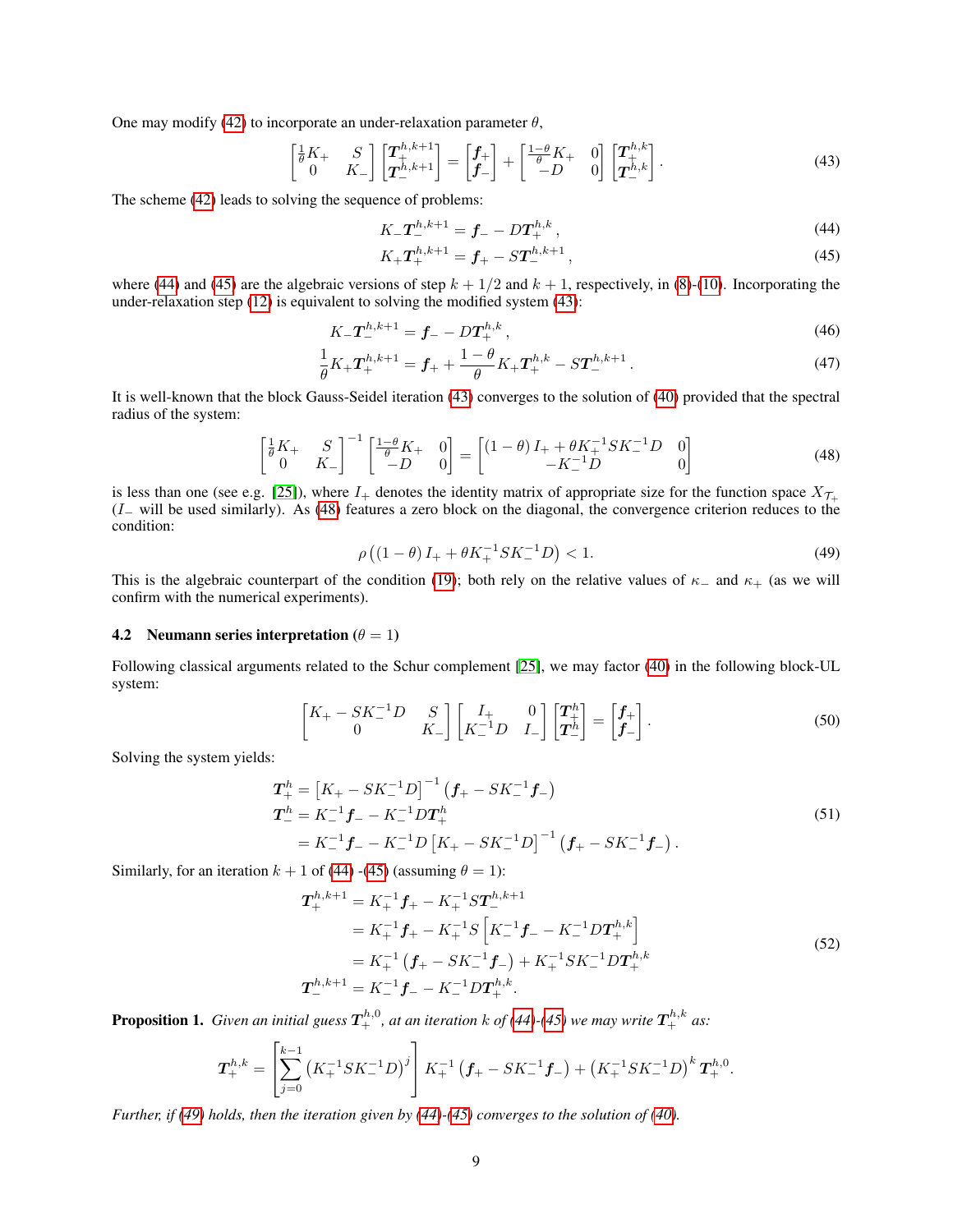**Proof.** Proceed by induction. The case  $k = 1$  is trivially true. Assume that the hypothesis holds for k. At  $k + 1$ :

$$
\mathbf{T}_{+}^{h,k+1} = K_{+}^{-1} \left( \mathbf{f}_{+} - SK_{-}^{-1} \mathbf{f}_{-} \right) + K_{+}^{-1} SK_{-}^{-1} DT_{+}^{h,k} \n= K_{+}^{-1} \left( \mathbf{f}_{+} - SK_{-}^{-1} \mathbf{f}_{-} \right) + \nK_{+}^{-1} SK_{-}^{-1} D \left[ \sum_{j=0}^{k-1} \left( K_{+}^{-1} SK_{-}^{-1} D \right)^j \right] K_{+}^{-1} \left( \mathbf{f}_{+} - SK_{-}^{-1} \mathbf{f}_{-} \right) + \left( K_{+}^{-1} SK_{-}^{-1} D \right)^k \mathbf{T}_{+}^{h,0} \right] \n= K_{+}^{-1} \left( \mathbf{f}_{+} - SK_{-}^{-1} \mathbf{f}_{-} \right) + \n\left[ \sum_{j=1}^{k} \left( K_{+}^{-1} SK_{-}^{-1} D \right)^j \right] K_{+}^{-1} \left( \mathbf{f}_{+} - SK_{-}^{-1} \mathbf{f}_{-} \right) + \left( K_{+}^{-1} SK_{-}^{-1} D \right)^{k+1} \mathbf{T}_{+}^{h,0} \n= \left[ \sum_{j=0}^{k} \left( K_{+}^{-1} SK_{-}^{-1} D \right)^j \right] K_{+}^{-1} \left( \mathbf{f}_{+} - SK_{-}^{-1} \mathbf{f}_{-} \right) + \left( K_{+}^{-1} SK_{-}^{-1} D \right)^{k+1} \mathbf{T}_{+}^{h,0},
$$
\n(53)

completing the first part of the proof.

It remains to show that if [\(49\)](#page-8-4) for  $\theta = 1$  holds, the solutions [\(51\)](#page-8-5) and [\(52\)](#page-8-6) are equivalent as  $k \to \infty$ . Note that for  $\theta = 1$  [\(49\)](#page-8-4) implies the convergence of the Neumann series

<span id="page-9-0"></span>
$$
(K_{+} - SK_{-}^{-1}D)^{-1} = [K_{+} (I_{+} - K_{+}^{-1}SK_{-}^{-1}D)]^{-1}
$$
  
=  $(I_{+} - K_{+}^{-1}SK_{-}^{-1}D)^{-1} K_{+}^{-1}$   
=  $\left[\sum_{j=0}^{\infty} (K_{+}^{-1}SK_{-}^{-1}D)^{j}\right] K_{+}^{-1},$  (54)

hence from  $(51)$ :

$$
\boldsymbol{T}_{+}^{h} = \left[ \sum_{j=0}^{\infty} \left( K_{+}^{-1} S K_{-}^{-1} D \right)^{j} \right] K_{+}^{-1} \left( \boldsymbol{f}_{+} - S K_{-}^{-1} \boldsymbol{f}_{-} \right). \tag{55}
$$

Condition [\(49\)](#page-8-4) for  $\theta = 1$  implies additionally that:

<span id="page-9-2"></span><span id="page-9-1"></span>
$$
\lim_{k \to \infty} \left( K_+^{-1} S K_-^{-1} D \right)^k = 0,\tag{56}
$$

with 0 denoting the zero matrix of appropriate dimension. Taken together, [\(53\)](#page-9-0), [\(55\)](#page-9-1), and [\(56\)](#page-9-2) imply the result.

Proposition [1](#page-8-7) provides powerful intuition regarding the performance of the discrete Algorithm [\(8\)](#page-3-2)-[\(12\)](#page-3-3), as it can be seen as a finite approximation of the Neumann series expansion. We therefore expect that the convergence rate will depend on  $\rho\left(K_+^{-1} S K_-^{-1} D\right)$ .

#### 4.3 Eigenvalue scaling

Both the Gauss-Seidel (for  $\theta = 1$ ) and Neumann series interpretations of Algorithm in [\(8\)](#page-3-2)-[\(12\)](#page-3-3) require the same condition for convergence:  $\rho\left(K_+^{-1}SK_-^{-1}D\right) < 1$ . Although a fully rigorous spectral analysis of this system is a worthy subject of future work, we will provide a more heuristic approach here which we will validate with numerical tests.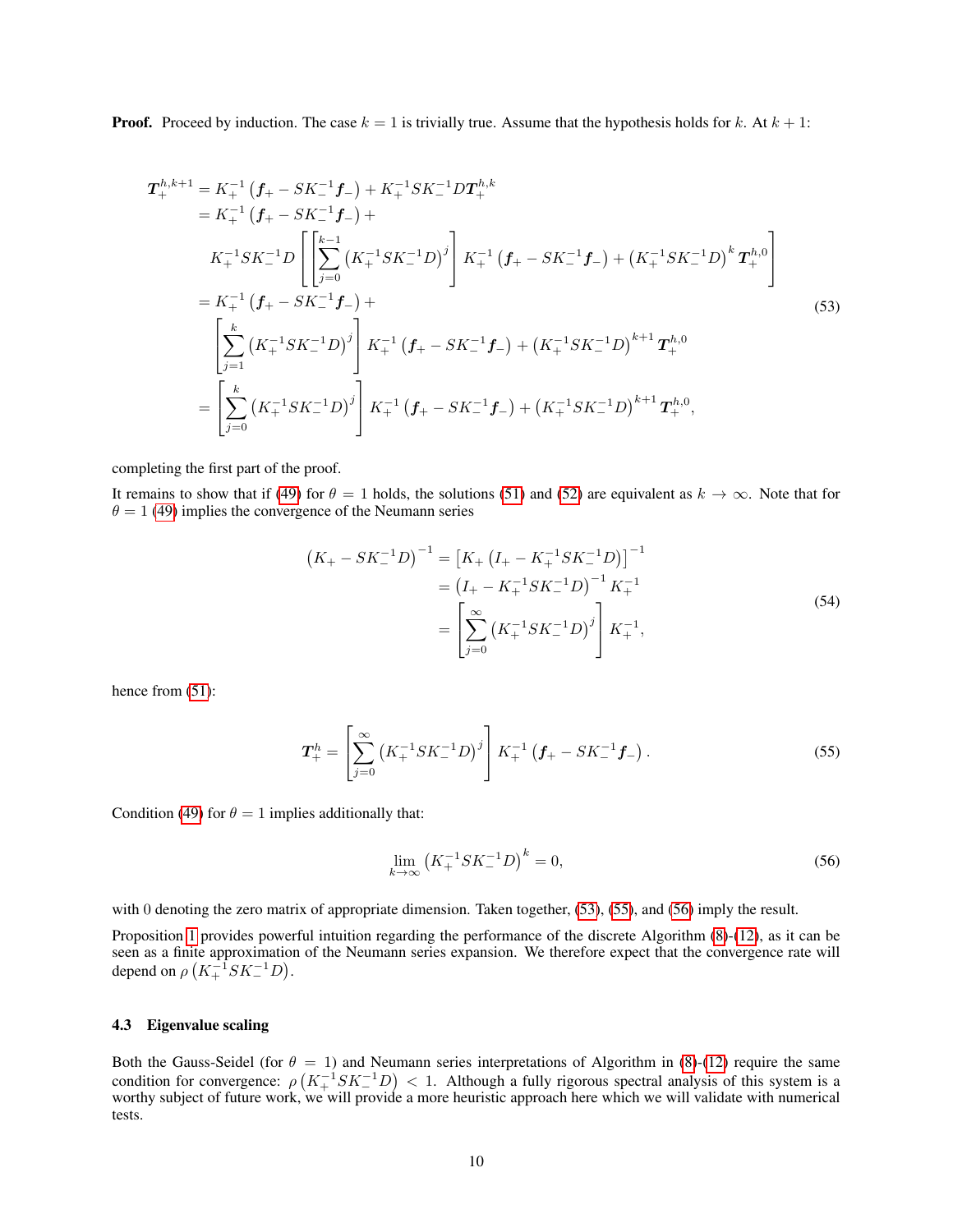Looking at the operators [\(36\)](#page-7-6)-[\(39\)](#page-7-7), one may argue that  $\rho$  scales in the following way:

$$
\rho\left(K_{+}^{-1}SK_{-}^{-1}D\right) \sim \frac{1}{\kappa_{+}} \left| -\kappa_{+} + \kappa_{-} \right| \frac{1}{\kappa_{-} + \alpha} \alpha
$$
\n
$$
= \frac{|\kappa_{-} - \kappa_{+}|}{\kappa_{+} + \kappa_{-} + \alpha}
$$
\n
$$
= \frac{|\kappa_{-} - \kappa_{+}| \alpha}{\kappa_{+} \left(\frac{\kappa_{-}}{\alpha} + 1\right) \alpha}
$$
\n
$$
= \frac{|\kappa_{-} - \kappa_{+}|}{\kappa_{+} \left(\frac{\kappa_{-}}{\alpha} + 1\right)}.
$$
\n(57)

We recall that  $\alpha$  is a penalization parameter and is large in general, implying that  $\kappa$ -/α ≈ 0, and therefore that:

$$
\rho\left(K_{+}^{-1}SK_{-}^{-1}D\right) \sim \frac{|\kappa_{-}-\kappa_{+}|}{\kappa_{+}} = \left|\frac{\kappa_{-}}{\kappa_{+}}-1\right|.
$$
\n(58)

This analysis is consistent with the results of the unrelaxed scheme in Sect. [3,](#page-4-0) and specifically with [\(19\)](#page-5-2), for  $G \circ L$  to be a contraction.

We therefore postulate the following scaling behavior:

<span id="page-10-2"></span><span id="page-10-1"></span>
$$
\rho\left(\frac{\kappa_{-}}{\kappa_{+}}\right) \sim C_{h_{+},h_{-},\gamma_{i},\Omega_{+},\Omega_{-}} \left|\frac{\kappa_{-}}{\kappa_{+}}-1\right|,
$$
\n(59)

where  $C_{h_+,h_-,\gamma,\Omega_+,\Omega_-}$  is a constant depending on the geometric and mesh parameters and will be denoted by  $\tilde{C}$ hereafter.

#### <span id="page-10-0"></span>5 Numerical experiments

In this section, we will perform a series of numerical experiments to confirm the theory discussed in previous sections. We wish to confirm/examine the following:

- 1. That the convergence of the Two-level DD method is dependent on  $\rho(K_+^{-1}SK_-^{-1}D)$  as postulated;
- 2. That the scaling behavior [\(59\)](#page-10-1) holds;
- 3. How  $\rho(K_+^{-1}SK_-^{-1}D)$  is affected by changes in global mesh level  $h_+$ , local mesh level  $h_-$ , spatial dimension, and polynomial degree.

To answer these questions, we will run series of 2D and 3D tests, organizing the analysis of the results analysis into two distinct portions:

- 1. Convergence analysis. This will focus directly on the relationship between  $\rho(K_+^{-1}SK_-^{-1}D)$  and convergence of the Two-level DD method. For a given case, we will use the collected data examine the impact of  $\rho(K_{+}^{-1}SK_{-}^{-1}D)$  on convergence. We then verify the point at which the Two-level DD method no longer converges, where  $\rho(K_+^{-1}SK_-^{-1}D) > 1$ .
- 2. Spectral growth analysis. After confirming the importance of  $\rho(K_+^{-1}SK_-^{-1}D)$  with the convergence analysis, we will examine the full range of results in 2D and 3D in order to understand how differences in global and local mesh resolution, degree of polynomial approximation, and spatial dimension affect the value of  $\rho(K_+^{-1}SK_-^{-1}D)$ . We hope to observe that  $\rho(K_+^{-1}SK_-^{-1}D) \sim \mathcal{O}(\log h_+/h_-)$ , for all polynomial degrees in both 2D and 3D, which will indicate that refinement of the local mesh does not lead to a deterioration of convergence behavior.

The underlying data and problem setup is identical for both analyses. For this reason, we outline the setup and experimental procedure below for each case before proceeding to the discussion of results.

#### 5.1 Problem setup

In order to control the experimental setting as much as possible, we define a standardized problem setup. Referring to notation shown in Fig [2,](#page-11-0) we solve the 2D problem in a square with  $L = 1/40$  and  $H = 1/40$ . We define  $H = 1/160$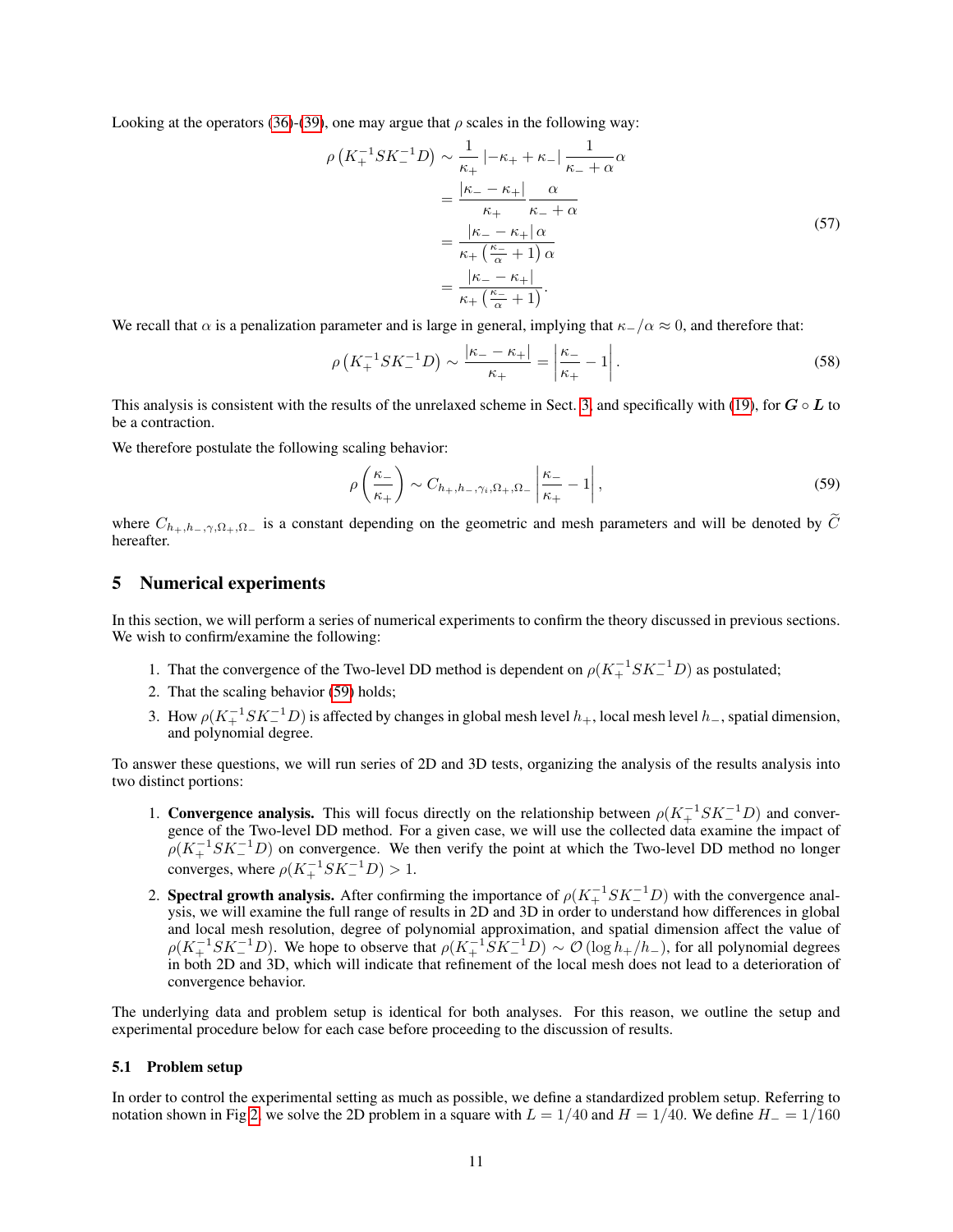<span id="page-11-0"></span>

Figure 2: Basic test setup for the problem solved throughout this work. This is the two-dimensional version; the three-dimensional problem features the same general setup with a cubic domain rather than a square domain.

and set  $T_0 = 293.15$ . The heat flux profile is assigned along the top of the domain and defined by:

$$
q_{2D}(x) = .4e5 \exp\left(\frac{-\left(L/2 - x\right)^4}{1e \cdot 12}\right). \tag{60}
$$

We fix the global mesh level  $h_+ = 1/160$  and  $\kappa_+ = 1.0$ .

The 3D is analogous, considering instead a cube of dimension  $1/40 \times 1/40 \times 1/40$ , and modifying the heat flux profile accordingly to:

$$
q_{3D}(x,y) = .4e5 \exp\left(\frac{-\left((L/2 - x)^4 + (L/2 - y)^4\right)}{1e \cdot 12}\right).
$$
 (61)

#### 5.2 Experimental procedure

Using the standardized problem setup defined previously, each experimental case is identified by the following characteristics:

- Spatial dimension:  $d = 2, 3;$
- Degree of polynomial approximation  $\mathcal{P}^m$ :  $m=1, 2;$
- Local mesh resolution  $h_$ : 1/320, 1/640, 1/1280, 1/2560. As global mesh resolution  $h_+$  is fixed, these are identified by the ratio  $h_{+}/h_{-} = 2, 4, 8, 16$  respectively.

For brevity and clarity, we will refer to each case with this terminology: Case  $d=2$ ,  $m=1$ ,  $h_{+}/h_{-}=4$  is understood as the two-dimensional case with linear polynomial approximation and  $h_-\equiv 1/640$ .

Each case then consists of 8 simulations, with  $\kappa_- = .5^l$  for  $l = 1, 2, ..., 8.2$  $l = 1, 2, ..., 8.2$  $l = 1, 2, ..., 8.2$  We then compute linear and quadratic least-squares polynomial fittings between  $\kappa_-/\kappa_+$  and  $\rho(K_+^{-1} S K_-^{-1} D)$ :

<span id="page-11-2"></span>
$$
\hat{\rho}_L\left(\frac{\kappa_-}{\kappa_+}\right) \approx \left| a_1\left(\frac{\kappa_-}{\kappa_+}\right) + a_0, \right|
$$
\n
$$
\hat{\rho}_Q\left(\frac{\kappa_-}{\kappa_+}\right) \approx \left| b_2\left(\frac{\kappa_-}{\kappa_+}\right)^2 + b_1\left(\frac{\kappa_-}{\kappa_+}\right) + b_0 \right|.
$$
\n(62)

<span id="page-11-1"></span><sup>&</sup>lt;sup>2</sup>Due to memory constraints, the case d=3, m=2,  $h_{+}/h_{-}=16$  was not considered.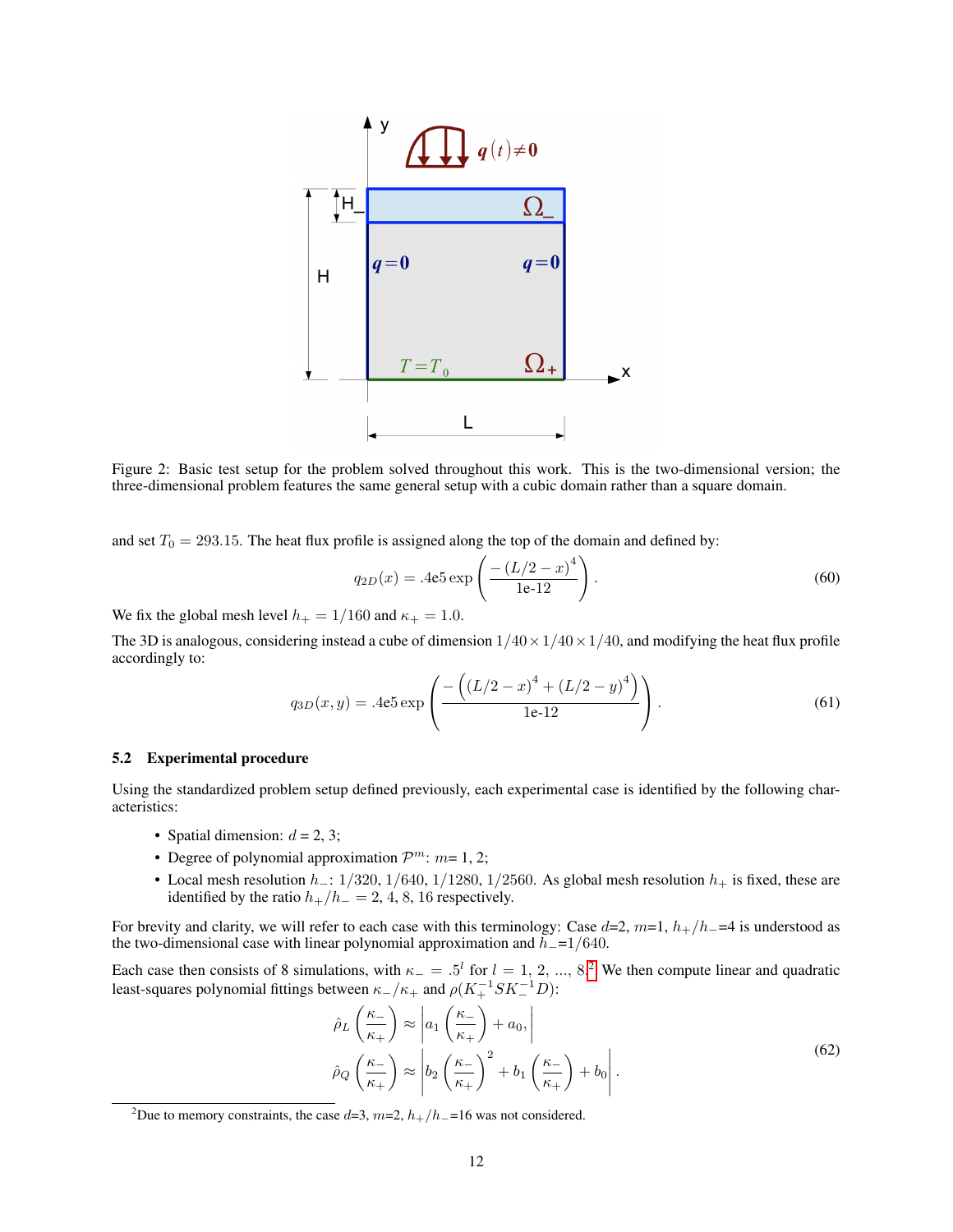If [\(59\)](#page-10-1) holds, we expect that  $|b_2| \approx 0$  and  $a_1 \approx -a_0$ , yielding:

$$
\hat{\rho}\left(\frac{\kappa_{-}}{\kappa_{+}}\right) \approx \left| -a_{1}\left(\frac{\kappa_{-}}{\kappa_{+}}-1\right) \right|,
$$
\n(63)

implying that:

<span id="page-12-0"></span>
$$
\widetilde{C} \approx -a_1,\tag{64}
$$

giving us an estimate of  $\tilde{C}$  for each case.

To summarize clearly, we will

- For each spatial dimension d, polynomial degree m, and local mesh resolution  $h_{+}/h_{-}$ , simulate the model problem with  $\kappa_- = \frac{1}{2}$  $k$  for  $k=1, 2, ..., 8$ .;
- The results of these simulations will be used to compute [\(62\)](#page-11-2) and ideally estimate  $\tilde{C}$ .

We start considering the unrelaxed case ( $\theta = 1$ ), for which we know from [\(19\)](#page-5-2) and [\(58\)](#page-10-2) that for  $\kappa_-/\kappa_+ < 2$ convergence of the continuous scheme [\(8\)](#page-3-2)-[\(12\)](#page-3-3) is guaranteed. Successively, we consider the impact of the relaxation parameter  $\theta$ , where we find that the optimal relaxation parameter in the case of  $\kappa_-\kappa_+ \geq 2$  is given by  $\kappa_+\kappa_-$ .

#### 5.3 Results

#### 5.3.1 Convergence analysis

We first seek to verify that  $\rho(K_+^{-1}SK_-^{-1}D)$  does indeed determine convergence, and that the scaling law [\(59\)](#page-10-1) is valid. We examine the case d=2,  $m=2$ ,  $h_{+}/h_{-}=8$ , in detail, preferring a two-dimensional example in order to both run simulations and compute  $\rho(K_+^{-1}SK_-^{-1}D)$  quickly.

In Fig. [3,](#page-13-0) we plot the computed  $\rho(K_+^{-1}SK_-^{-1}D)$  compared to  $\kappa_-/\kappa_+$  from the simulation pool. The results of [\(62\)](#page-11-2) give a<sub>1</sub>=.4637, a<sub>0</sub>=-.4637, and b<sub>2</sub>=8.84e – 7, confirming [\(59\)](#page-10-1) and implying that  $\tilde{C} \approx .4637$ .

As pointed out, we should observe convergence for all  $\kappa_+/2 < \kappa_+$ . The critical value for the divergence should be for  $\widetilde{C}|\kappa_-/\kappa_+-1| \approx 1$ , that means in this case  $\kappa_-/\kappa_+ = 1/\widetilde{C} + 1 \approx 3.16$ . In Table [1,](#page-13-1) we report the number of iterations necessary for convergence, computed  $\rho(K_+^{-1}SK_-^{-1}D)$ , and predicted  $\rho(K_+^{-1}SK_-^{-1}D)$  for a range of  $\kappa_-/\kappa_+$ . We define convergence as when relative difference in  $L^2$  norm between consecutive iterations of  $T^{h,k}_+$  drops below 1e-8.

Referring to the data, we indeed observe the predicted behavior. The predicted and computed  $\rho(K_+^{-1}SK_-^{-1}D)$  are in perfect agreement, providing strong evidence for [\(59\)](#page-10-1).

This evidence strongly validates the theory detailed in previous sections. Note as well that, in general,  $\kappa_+ < \kappa_+$  for our preferred application of additive manufacturing, implying that for cases of this type convergence should not be a problem [\[59\]](#page-20-3).

Effects of relaxation We note that the negative slope of the principal eigenvalue shown in Fig. [3](#page-13-0) (note absolute value is shown, the signed value of the largest eigenvalue become negative) implies that the relaxation scheme [\(49\)](#page-8-4) will be effective for this problem. In Fig [4,](#page-13-2) we show the impact of  $\theta$  on [\(49\)](#page-8-4). We therefore expect that, even for larger gaps for which Fig. [3](#page-13-0) indicates divergence will occur, in Fig. [4,](#page-13-2) appropriate  $\theta$  can resolve this problem and ensuring convergence. We verify this numerically and, indeed, with  $\theta$ =.67 for  $\kappa_-/\kappa_+$ =3.16, the simulation converged in 12 iterations. We note also that Fig. [4](#page-13-2) suggests this parameter can be optimized depending on the problem, something that may be explored in future work.

#### 5.3.2 Spectral growth analysis

Having confirmed with the previous that  $\rho(K_+^{-1}SK_-^{-1}D)$  determines the convergence and scales according to [\(59\)](#page-10-1), we now wish to analyze the influence of d, m, and  $h_+/h_-$  on  $\rho(K_+^{-1}SK_-^{-1}D)$ . As we have strong evidence that [\(59\)](#page-10-1) holds, we expect the influence of the polynomial degree, spatial dimension and mesh resolution on  $\rho(K_+^{-1}SK_-^{-1}D)$ to be reflected in the value of  $\tilde{C}$ , predicted by [\(64\)](#page-12-0). In particular, we are interested mostly in how this value grows as we refine  $h_$ . Ideally we would like to observe that:

$$
\widetilde{C} \sim \mathcal{O}\left(\log \frac{h_+}{h_-}\right). \tag{65}
$$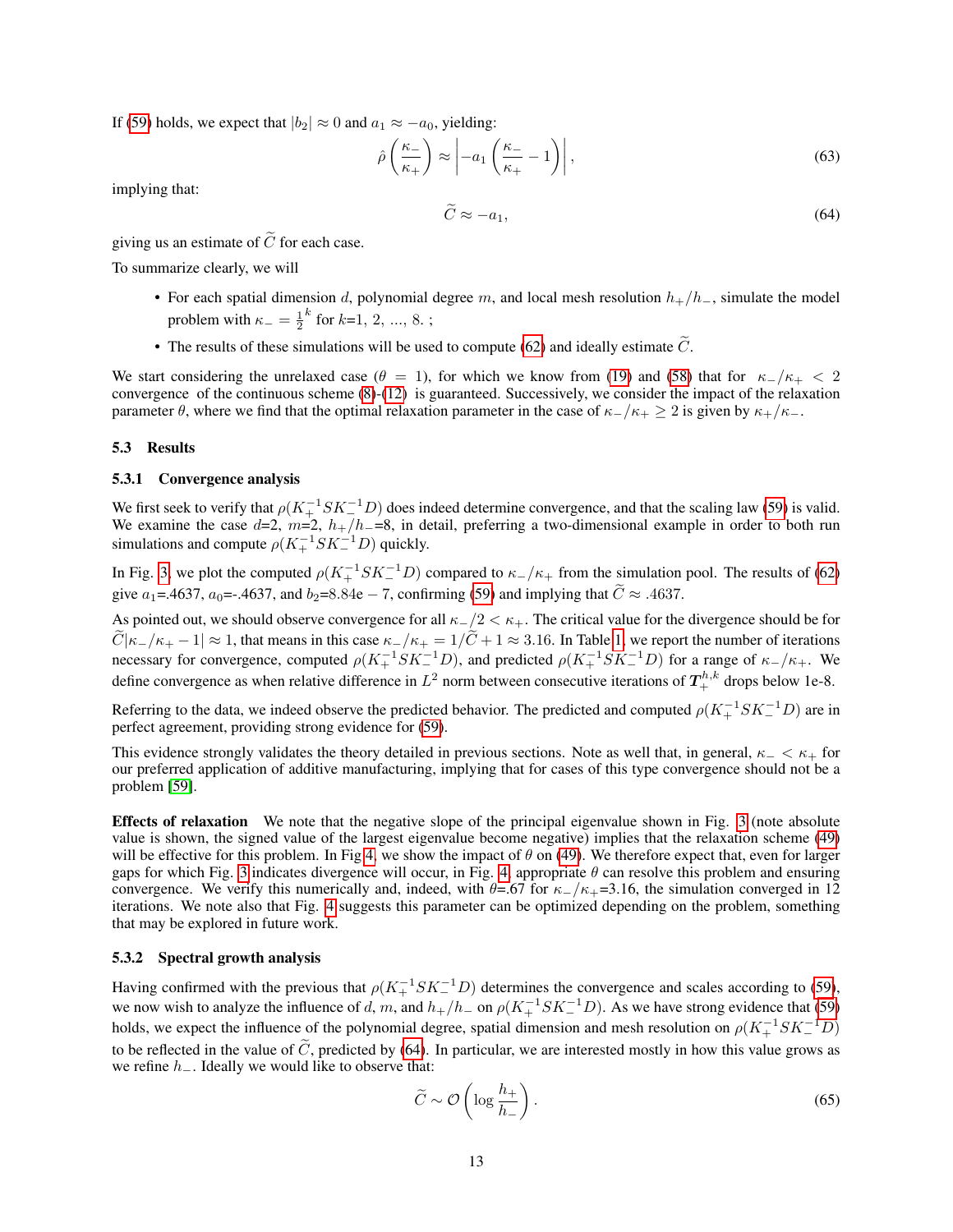<span id="page-13-0"></span>

<span id="page-13-2"></span>Figure 3: Observed and predicted values of  $\rho(K_+^{-1}SK_-^{-1}D)$  for d=2, m=2,  $h_+/h_-=8$ . Divergence predicted for  $\kappa_-/\kappa_+ \approx 3.16.$ 



<span id="page-13-1"></span>Figure 4: Predicted values of  $\rho((1 - \theta)I_+ + \theta K_+^{-1}SK_-^{-1}D)$  for  $d=2$ ,  $m=2$ ,  $h_+/h_-$ =8, various different values of  $\theta$ .

| $\kappa_-/\kappa_+$ | Predicted $\rho$ | Actual $\rho$ | Num. iterations   |
|---------------------|------------------|---------------|-------------------|
| 1.5                 | .2319            | .2319         |                   |
| 2.0                 | .4637            | .4637         | 14                |
| 2.5                 | .6956            | .6956         | 30                |
| 3.0                 | .9274            | .9274         | 143               |
| 3.1                 | .9738            | .9738         | 408               |
| 3.15                | .997             | .997          | 3988              |
| 3.16                | 1.001            | 1.001         | $N$ o convergence |

Table 1: Testing the relationship between  $\kappa_-/\kappa_+$  and convergence. The predicted and computed  $\rho(K_+^{-1}SK_-^{-1}D)$  are in perfect agreement, and divergence occurs at the point predicted by  $\rho(K_+^{-1} S K_-^{-1} D)$ .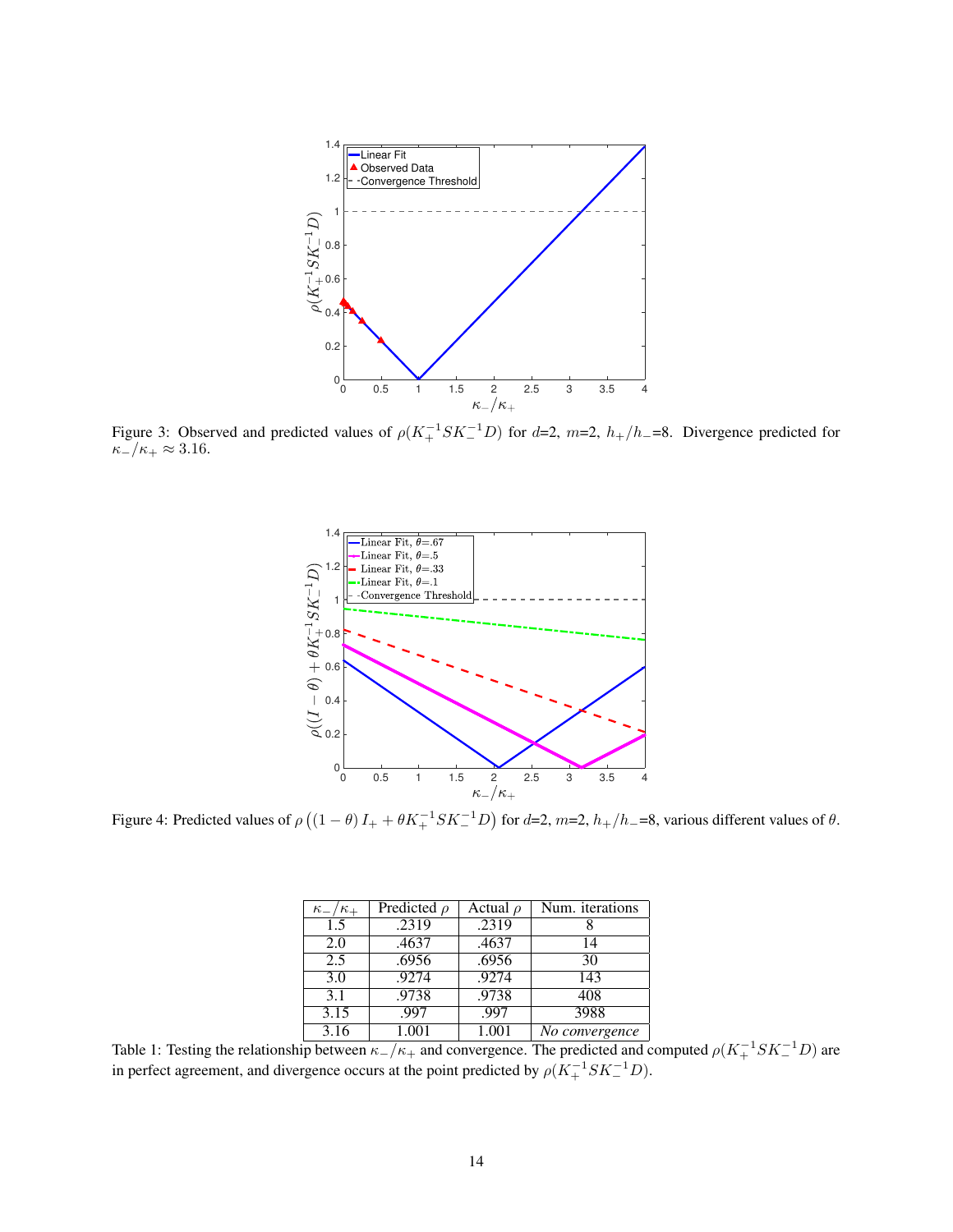<span id="page-14-0"></span>

Figure 5: Relationship between  $\kappa_-/\kappa_+$  for different d, m and  $h_+/h_-$ . The top row corresponds to 2D cases, the bottom to 3D; the left row corresponds to linear polynomial approximations, the right to quadratic. For each  $d$  and  $m$ , the increase in  $\rho(K_+^{-1}SK_-^{-1}D)$ with  $h_+/h_-$  appears logarithmic.

In view of [\(59\)](#page-10-1), this indicates that as the local mesh is refined, the convergence dose not deteriorate, something of great practical importance for the application of the Two-level DD method.

In Fig. [5](#page-14-0) we display the relationship between  $\rho(K_+^{-1}SK_-^{-1}D)$  over the different d, m, and  $h_+/h_-$ . The plots appear indicate that, for a given d and  $m$ ,  $\rho(K_+^{-1}SK_-^{-1}D)$  displays a logarithmic growth trend, as hoped.

We confirm this logarithmic scaling behavior further in Fig. [6,](#page-15-0) which plots the computed value of  $\tilde{C}$  against different  $h_{+}/h_{-}$  levels for each d and m. The evidence here suggests that the degree of polynomial approximation influences the spectral behavior far more than spatial dimension, at least for this problem. In particular, we note that when  $m=2$ , the value of  $\tilde{C}$  is larger than when  $m=1$ , yet it grows very little.

The numerical experiments performed suggest several conclusions. First and foremost, we observe strong validation of our theoretical prediction; namely, that the convergence of the Two-level DD method is determined by  $\rho\left(K_+^{-1}SK_-^{-1}D\right)$ . Further, this quantity depends primarily on  $\kappa_+$  and  $\kappa_-$ . Trivially, for  $\kappa_+ \approx \kappa_-$  the convergence is fast, as this cases approaches the no-jump case in the coefficients, perfectly approximated by a monolithic approach. Looking over the entire dataset, we observed the dependence of  $\rho(K_+^{-1}SK_-^{-1}D)$  on the local mesh resolution to be logarithmic, a critical observation, as we do not expect rapid performance deterioration with mesh refinement.

#### 5.4 Comparison with monolithic solver on a fitted mesh

In this section, we now compare the performance of the Two-level DD method with the use of a monolithic solver in the entire domain. One of the clear advantages of the Two-level DD method is in its ability to employ two uniform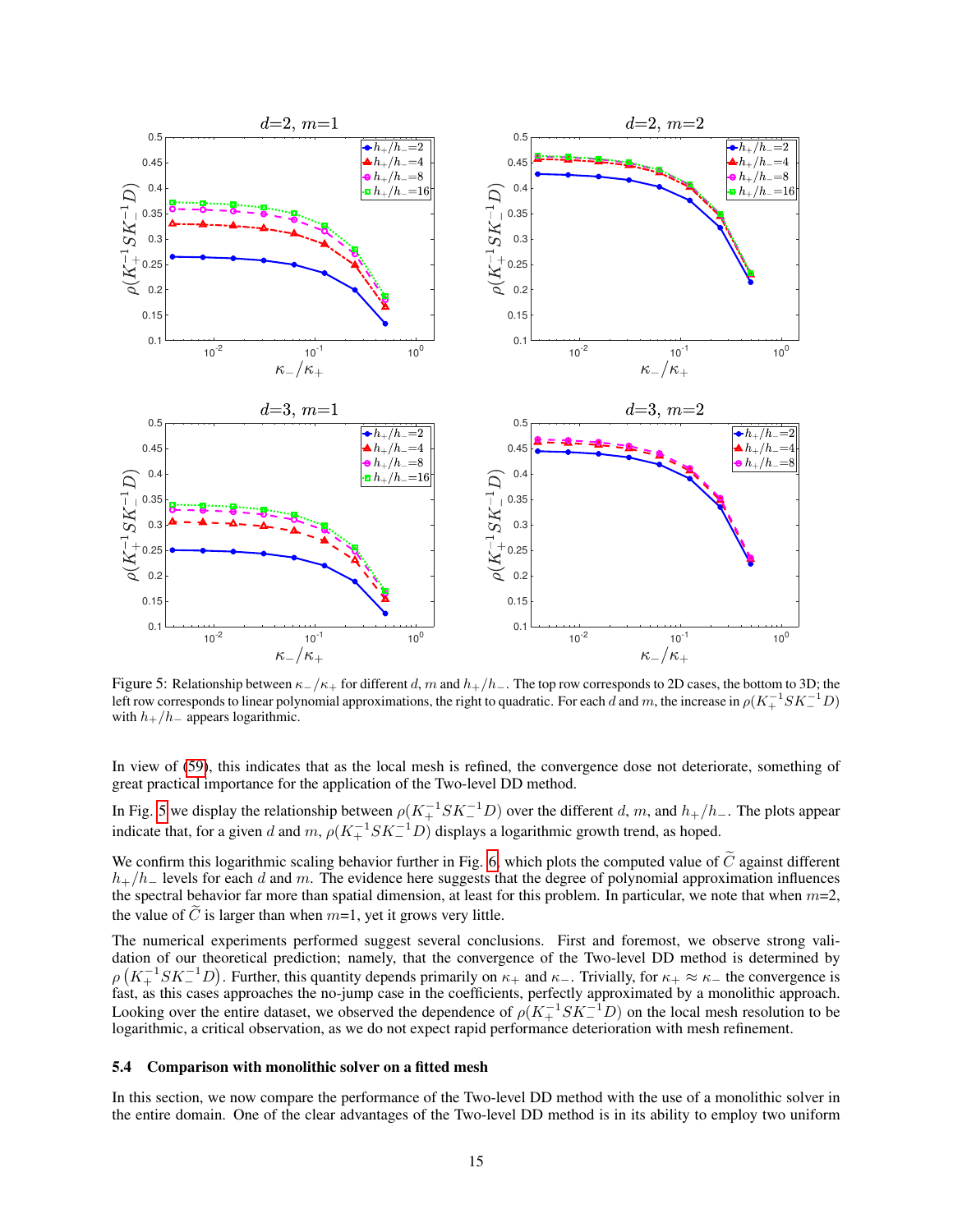<span id="page-15-0"></span>

<span id="page-15-1"></span>Figure 6: Growth of  $\tilde{C}$  as  $h_-\$  is refined across different d and m. For all cases, we observe a logarithmic growth trend, suggesting that the performance of the algorithm is robust to refinement of the local mesh.

| $\kappa$ $-$<br>/ K + | $n_{-}$<br>n ⊥ | Local GMRES Its. | Global GMRES Its. | Monolithic GMRES Its. | Time (Two-lvl) | Time (monolithic) |
|-----------------------|----------------|------------------|-------------------|-----------------------|----------------|-------------------|
|                       |                |                  | 290               | 3608                  | .69s           | 7.9s              |
| $\cdot$ 1             |                |                  | 310               | 1557                  | 1.11s          | 3.56s             |
| .01                   |                | 99               | 382               | 1854                  | 1.34s          | 4.16s             |
|                       |                | 176              | 290               | 6302                  | 2.88s          | 26.72s            |
| $\cdot$               |                | 137              | 309               | 1916                  | 4.61s          | 8.59s             |
| .01                   | .              | $\cap$           | 381               | No convergence        | 5.74s          | <b>NA</b>         |

Table 2: Comparison with monolithic solver: observing the relationship between  $\kappa_{-}/\kappa_{+}$ ,  $h_{+}/h_{-}$ , and numerical solution behavior in terms of linear solve difficulty and solution time.

meshes, each with homogeneous values of  $\kappa$ , potentially leading to better conditioning properties. Such improvements in conditioning, when sufficiently large, may render the use of a DD method competitive, even despite the need to iterate.

We will proceed by considering the same basic two-dimensional setup shown in the previous sections, now using Jacobi-preconditioned GMRES for all linear solves. For the purposes of comparison, we consider the solution time and necessary GMRES iterations for the Two-level solves and for the monolithic solution over a range of  $\kappa_+/\kappa_+$  and  $h_{+}/h_{-}$ , fixing  $\kappa_{+}$  as 1.0, $m = 2$ . The monolithic solution is performed on a fitted mesh, such that the mesh features a size of  $h_-\in \Omega_-\infty$  and  $h_+\in \Omega_+$ , where all nodes along the boundary between  $\Omega_-\in \Omega_+$  are conformal to the separation in the physical domain

We show the results in Table [2.](#page-15-1) We generally observe faster solution times and better behavior with respect to changes in  $\kappa_{-}/\kappa_{+}$  for the Two-level DD solution. Notably, for  $h_{+}/h_{-}=16$  and  $\kappa_{-}/\kappa_{+}=0.1$ , the Jacobi-preconditioned GM-RES fails to converge for the monolithic solution, while converging in a reasonable amount of iterations for the Twolevel DD case. The behavior with respect to mesh size is a general increase in necessary iterations for each method, as expected. However, for  $\kappa_-/\kappa_+$  the effect is less clear; it is clear, however, that the Two-level DD method appears only mildly sensitive in this respect, with the number of necessary GMRES iterations remaining around the same order of magnitude in all cases. In contrast, the monolithic method shows highly variable and unpredictable behavior, likely a result of conditioning issues brought on by the large heterogeneities present in the problem.

#### 5.5 Extension to the nonlinear case

We will now consider the same general problem setup, but will introduce nonlinear problems in which the thermal conductivity depends on the temperature, with the nature of this dependence different in the local and global domains. In [\[59\]](#page-20-3), it was shown that, through some modification of the transmission terms, the Two-level method is also consistent with the original problem formulation in such a case. We refer the reader to this work for the additional details. We note in this instance the necessity to iterate no longer represents a serious issue, as the nonlinear nature of the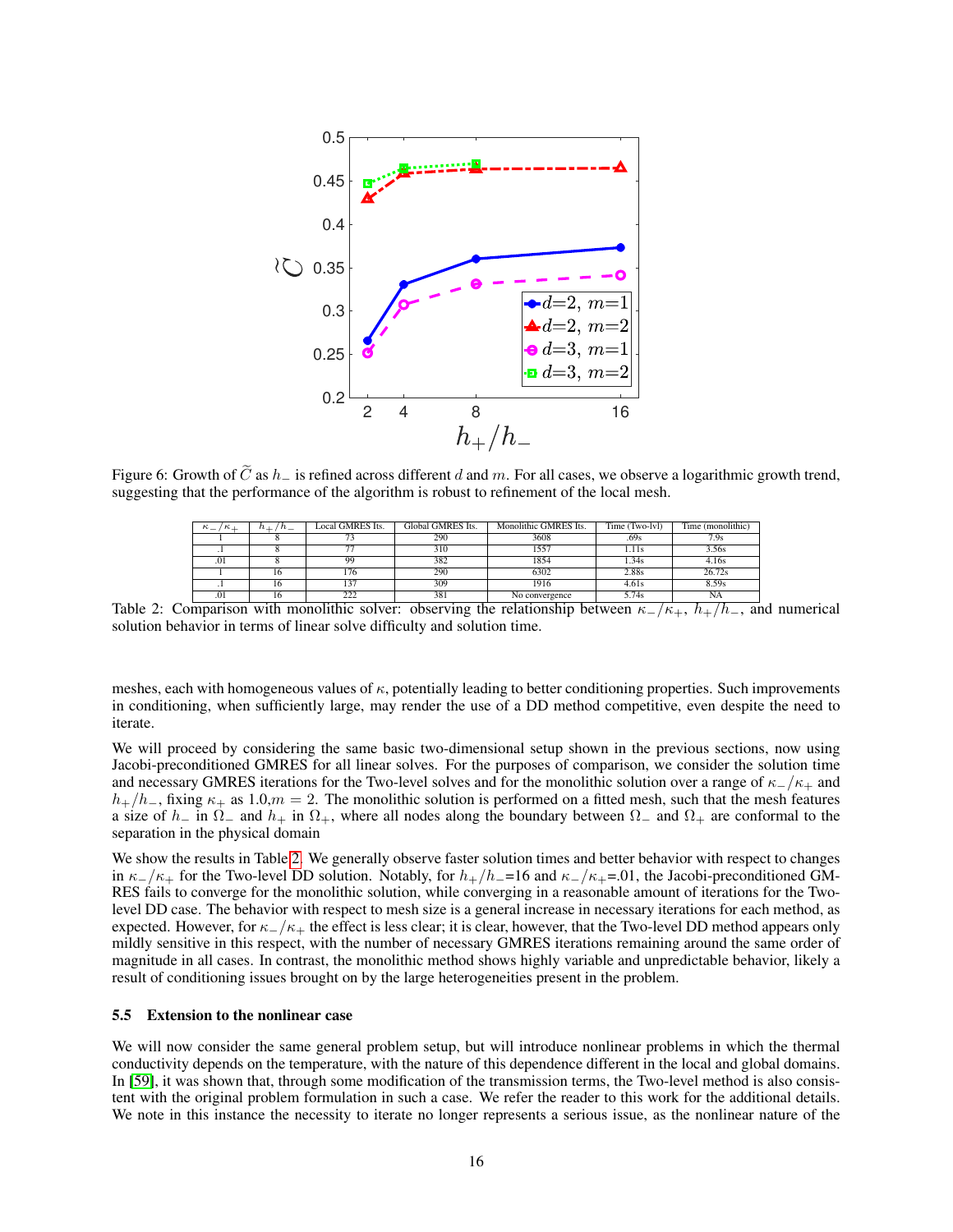<span id="page-16-1"></span>

| $\kappa_{+,B}$ | Avg. Global GMRES Iterations | Num. nonlinear iterations | Time(s) |
|----------------|------------------------------|---------------------------|---------|
| . 1            | 643                          |                           | 26.8    |
| .2             | 621                          |                           | 26.1    |
| $\cdot$ 3      | 707                          | 10                        | 25.6    |
| .4             | $\overline{728}$             | 12                        | 28.15   |
|                | 725                          |                           | 28.01   |
| .6             | 721                          | 12                        | 28.87   |
|                | 779                          | 14                        | 30.42   |
|                |                              |                           | 32.21   |

Table 3: Nonlinear problem, observing the relationship between the constant extension  $\kappa_{\pm,B}$  of  $\kappa_B$  and the difficulty of the linear and nonlinear solves. We see that increasing  $\kappa_{+B}$  generally leads to more difficult linear solves, while a  $\kappa_{\pm,B}$  closer to .3 minimizes the number of necessary nonlinear iterations.

problem requires that some sort of iterative method be employed, regardless of whether one solves in a monolithic fashion or using a Two-level DD method. While this test is, strictly speaking, outside the analysis shown within the present work, we nonetheless feel its inclusion is important, given the eventual desired application of the proposed method to more complex problems.

In terms of setup, the problem is identical to those shown in the previous sections, with the important distinction now that the thermal conductivity in the local domain is considered as the powder form of stainless steel 316L (see e.g. [\[58,](#page-20-1) [44\]](#page-19-20)). For the global problem, we define  $\kappa_+$  as the solid form of stainless steel 316L in  $\Omega_A$ . This now introduces an additional challenge, as we must extend the definition of  $\kappa_+$  in  $\Omega_B$  in some way. We denote this extension as  $\kappa_{+,B}$ . For ease of computation, it would be convenient to consider  $\kappa_{+,B}$  as constant, and we will examine the viability of this choice over a range of different constants.

In each case, we solve a nonlinear problem using a Picard-type linearization and each linear system using GMRES with a Jacobi-style preconditioner. We compare the Two-level DD solution to a monolithic solution on a conformal nonuniform mesh in terms of GMRES iterations, nonlinear iterations, and overall solution time.

In Tab. [3,](#page-16-1) we display the results of these tests. Solving the monolithic reference problem, we note that the mean value of  $\kappa_+$  in near  $\Omega_B$  is approximately .306, and hence we expect values for  $\kappa_{+,B}$  close to .306 to provide superior numerical performance. In accordance with our expectation, we indeed find that extending  $\kappa_{+,B}$  as a constant such that the jump between  $\kappa_{+,A\setminus B}$  and  $\kappa_{+,B}$  is small reduces the necessary number of nonlinear iterations for convergence. As for the difficulty of linear solves, the behavior is less clear; lower values of  $\kappa_{+,B}$  seem to result in easier linear solves, though not necessarily fewer nonlinear iterations. For the purposes of comparison, the monolithic reference solution required 8 nonlinear iterations, each such iteration requiring an average of 6354 GMRES iterations, resulting in an overall solve time of 126.3 seconds. In this test, we observe both superior conditioning and solver performance when compared to the monolithic approach, as well as an important numerical confirmation that extending  $\kappa_B$  as a constant inside  $\Omega_B$  may be a reasonable choice. Based on the results of these tests, if one does not have a good estimate for what constant value to use, in general lower values seem to provide better linear and nonlinear conditioning behavior.

# <span id="page-16-0"></span>6 Conclusions and Future Work

With this work, we present a theoretical analysis of the Two Level DD method for the solution of heterogeneous material problems, obtained by combining a non-overlapping Dirichlet-Neumann DD technique with a fictitious domain approach. Under the simplifying assumption that the coefficients are piece-wise constants, we have established that, at the continuous level, the considered formulation converges to the desired solution. At the discrete level, we showed that one may interpret an algorithm of this type as a block Gauss-Seidel type iteration or as a truncated Neumann series, from which we were able to postulate a convergence criterion and its scaling behavior. We then performed several two- and three-dimensional simulations which validated our predictions. Importantly, our numerical tests show that the convergence of the method is expected to be robust with respect to local refinement, which is important information of great practical interest for the application of such algorithms. To demonstrate the potential of the approach, we also performed some test in the nonlinear case, and made two important conclusions: that the superior conditioning afforded by the DD method provides a numerical advantage over applying a fitted non uniform mesh with a monolithic approach, and that one may extend  $\kappa_+$  as a constant inside  $\Omega_B$  while maintaining good numerical performance, provided such a value is chosen carefully.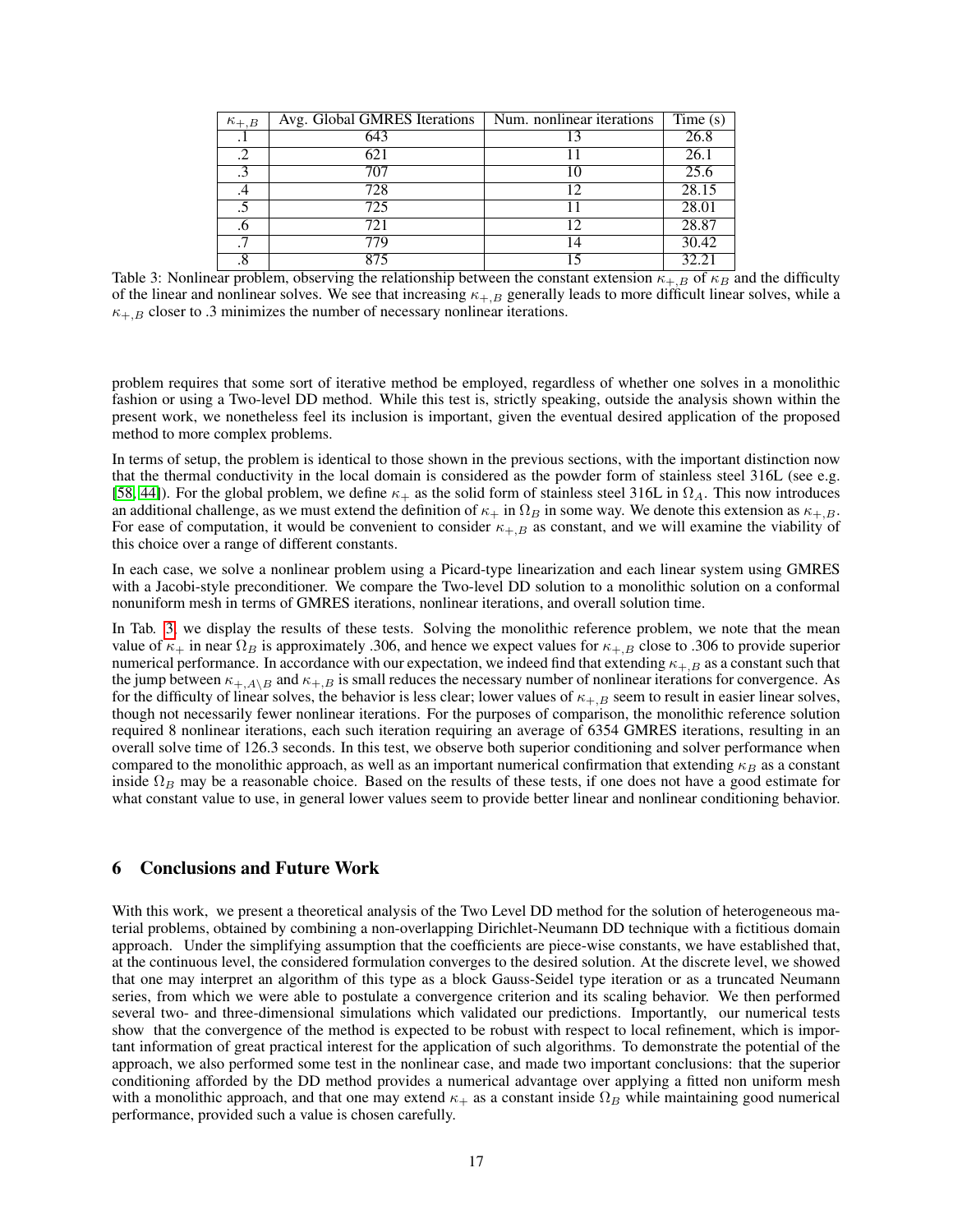While this work is a first step in understanding the theoretical and numerical features of the approach considered, many important questions remain. While we numerically examined the behavior of the method on nonlinear problem, in the theoretical analysis we only consider the steady problem and we rely on the simplifying assumption that the coefficients are piece-wise constants. The techniques shown here should extend promptly to unsteady problems with constant coefficients, however, for non-constant coefficients and for nonlinear problems, additional care must be taken in both the design of the method and convergence analysis. This extends to the discrete problem as well, as the Gauss-Seidel/Neumann series interpretations shown here will require significant adaptation. Finally, the approach here considered can be extended in different directions. To achieve higher efficiency, other domain decomposition strategies may be used in combination with fictitious domains, instead of the simple Dirichlet-Neumann iterations here considered. To achieve optimal error, one might consider the possibility of giving up the requirement that  $T^+ = T$  on  $\Omega$  and look for an extension f for which  $T^+$  is smoother than T (which has a jump in the normal derivative along  $\gamma_i$ , thus limiting the  $H^1(\Omega_+)$  error to  $h^{1/2}$ ).

## 7 Acknowledgments

*This work was partially supported by the Italian Minister of University and Research through the project "A BRIDGE TO THE FUTURE: Computational methods, innovative applications, experimental validations of new materials and technologies" (No. 2017L7X3CS) within the PRIN 2017 program, as well as Regione Lombardia through the project "MADE4LO - Metal ADditivE for LOmbardy" (No. 240963) within the POR FESR 2014-2020 program.*

## References

- <span id="page-17-7"></span>[1] F. Aldakheel, B. Hudobivnik, E. Artioli, L. B. da Veiga, and P. Wriggers. Curvilinear virtual elements for contact mechanics. *COMPUTER METHODS IN APPLIED MECHANICS AND ENGINEERING*, 372, DEC 1 2020.
- <span id="page-17-12"></span>[2] C. Atamian, Q. Dinh, R. Glowinski, J. He, and J. Periaux. CONTROL APPROACH TO FICTITIOUS-DOMAIN METHODS APPLICATION TO FLUID-DYNAMICS AND ELECTRO-MAGNETICS. In Glowinski, R and Kuznetsov, YA and Meurant, G and Periaux, J and Widlund, OB, editor, *Fourth International Symposium on Domain Decomposition Methods for Partial Differential Equations*, pages 275–309. ACAD SCI USSR; SOC IND & APPL MATH; SOC MATH APPL & IND, 1991.
- <span id="page-17-11"></span>[3] F. Auricchio, D. Boffi, L. Gastaldi, A. Lefieux, and A. Reali. On a fictitious domain method with distributed Lagrange multiplier for interface problems. *APPLIED NUMERICAL MATHEMATICS*, 95(SI):36–50, 2015.
- <span id="page-17-2"></span>[4] J. Baiges, M. Chiumenti, C. A. Moreira, M. Cervera, and R. Codina. An adaptive finite element strategy for the numerical simulation of additive manufacturing processes. *Additive Manufacturing*, page 101650, 2020.
- <span id="page-17-5"></span>[5] L. Beirão da Veiga, F. Brezzi, L. D. Marini, and A. Russo. The hitchhiker's guide to the virtual element method. *Mathematical models and methods in applied sciences*, 24(08):1541–1573, 2014.
- <span id="page-17-3"></span>[6] T. Belytschko, R. Gracie, and G. Ventura. A review of extended/generalized finite element methods for material modeling. 17(4):043001, apr 2009.
- <span id="page-17-9"></span>[7] C. Bertoglio, P. Moireau, and J. F. Gerbeau. Sequential parameter estimation for fluid-structure problems. Application to hemodynamics. *International Journal for Numerical Methods in Biomedical Engineering*, 28(4):434– 455, 2012.
- <span id="page-17-10"></span>[8] S. Bertoluzza, F. Brezzi, and G. Sangalli. The method of mothers for non-overlapping non-matching DDM. *NUMERISCHE MATHEMATIK*, 107(3):397–431, SEP 2007.
- <span id="page-17-8"></span>[9] S. Bertoluzza, M. Ismail, and B. Maury. Analysis of the fully discrete fat boundary method. *Numerische Mathematik*, 118:49–77, 2011.
- <span id="page-17-6"></span>[10] F. Brezzi, K. Lipnikov, and V. Simoncini. A family of mimetic finite difference methods on polygonal and polyhedral meshes. *Mathematical Models and Methods in Applied Sciences*, 15(10):1533–1551, 2005.
- <span id="page-17-0"></span>[11] C. Bruna-Russo, A. Gokhan Demir, and B. Previtali. Selective laser melting finite element modeling: validation ¨ with high–speed imaging and lack of fusion defects prediction. *Materials and Design*, 156:143–153, 2018.
- <span id="page-17-4"></span>[12] E. Burman, D. Elfverson, P. Hansbo, M. G. Larson, and K. Larsson. HYBRIDIZED CutFEM FOR ELLIPTIC INTERFACE PROBLEMS. *SIAM JOURNAL ON SCIENTIFIC COMPUTING*, 41(5):A3354–A3380, 2019.
- <span id="page-17-1"></span>[13] M. Carraturo, C. Giannelli, A. Reali, and R. Vázquez. Suitably graded thb-spline refinement and coarsening: Towards an adaptive isogeometric analysis of additive manufacturing processes. *Computer Methods in Applied Mechanics and Engineering*, 348:660 – 679, 2019.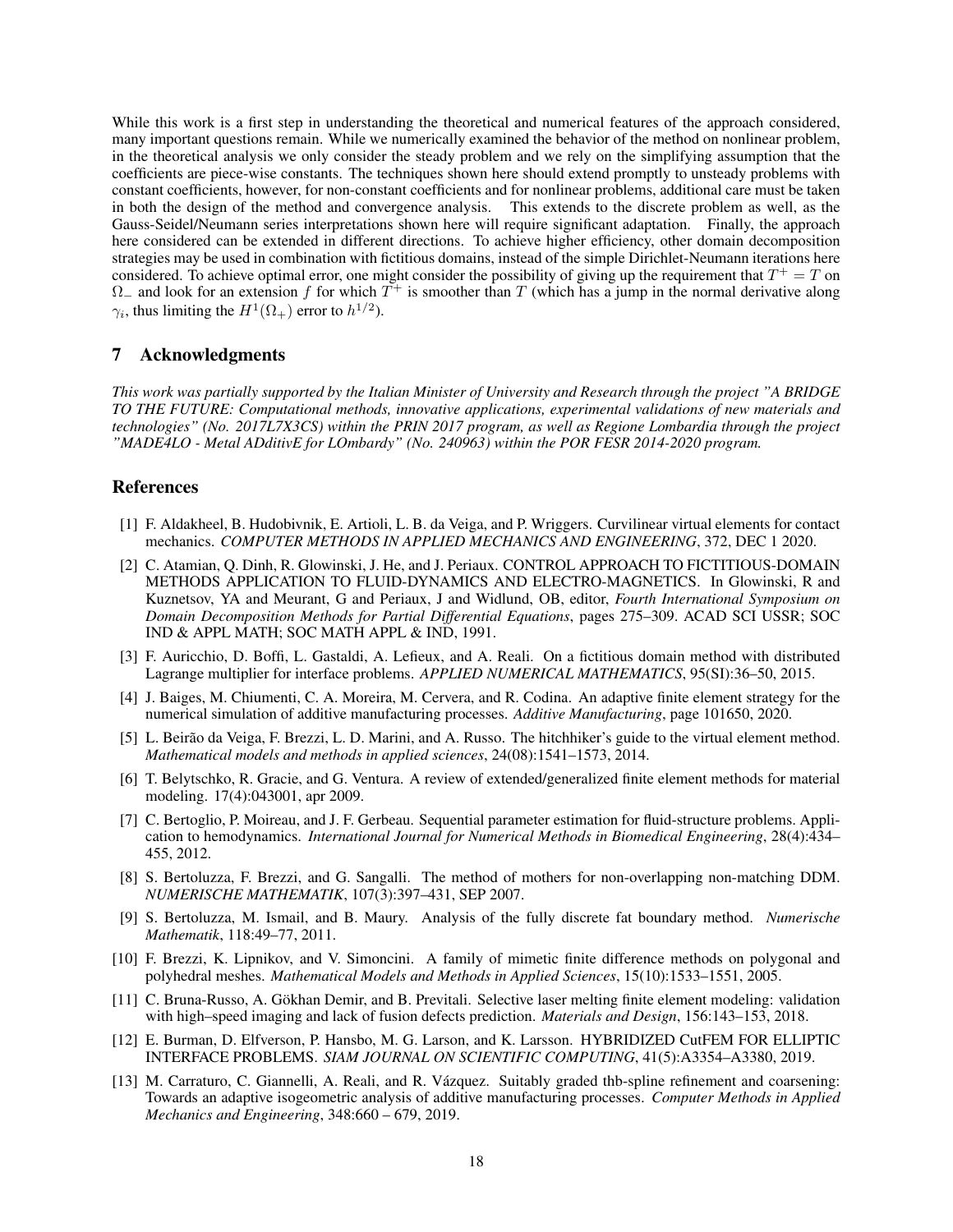- <span id="page-18-11"></span>[14] L. Chen, H. Wei, and M. Wen. An interface-fitted mesh generator and virtual element methods for elliptic interface problems. *JOURNAL OF COMPUTATIONAL PHYSICS*, 334:327–348, APR 1 2017.
- <span id="page-18-15"></span>[15] J. Côté, M. Gander, L. Laayouni, and S. Loisel. Comparison of the dirichlet-neumann and optimal schwarz method on the sphere. In *Domain decomposition methods in science and engineering*, pages 235–242. Springer, 2005.
- <span id="page-18-18"></span>[16] L. B. Da Veiga, C. Chinosi, C. Lovadina, and L. F. Pavarino. Robust bddc preconditioners for reissner–mindlin plate bending problems and mitc elements. *SIAM journal on numerical analysis*, 47(6):4214–4238, 2010.
- <span id="page-18-20"></span>[17] L. B. Da Veiga, D. Cho, L. Pavarino, and S. Scacchi. Isogeometric schwarz preconditioners for linear elasticity systems. *Computer Methods in Applied Mechanics and Engineering*, 253:439–454, 2013.
- <span id="page-18-19"></span>[18] L. B. Da Veiga, D. Cho, L. F. Pavarino, and S. Scacchi. Overlapping schwarz methods for isogeometric analysis. *SIAM Journal on Numerical Analysis*, 50(3):1394–1416, 2012.
- <span id="page-18-17"></span>[19] L. B. Da Veiga, C. Lovadina, and L. F. Pavarino. Positive definite balancing neumann–neumann preconditioners for nearly incompressible elasticity. *Numerische Mathematik*, 104(3):271–296, 2006.
- <span id="page-18-10"></span>[20] B. A. de Dios, K. Lipnikov, and G. Manzini. The nonconforming virtual element method. *ESAIM: Mathematical Modelling and Numerical Analysis*, 50(3):879–904, 2016.
- <span id="page-18-9"></span>[21] A. Duster, A. Niggl, and E. Rank. Applying the hp-d version of the FEM to locally enhance dimensionally reduced models. *Computer Methods in Applied Mechanics and Engineering*, 196:3524–3533, 2007.
- <span id="page-18-16"></span>[22] L. Giraud and R. Tuminaro. Algebraic domain decomposition preconditioners. *Mesh partitioning techniques and domain decomposition methods*, pages 187–216, 2006.
- <span id="page-18-14"></span>[23] R. Glowinski, T. Pan, T. Hesla, and D. Joseph. A distributed Lagrange multiplier fictitious domain method for particulate flows. *INTERNATIONAL JOURNAL OF MULTIPHASE FLOW*, 25(5):755–794, 1999.
- <span id="page-18-13"></span>[24] R. Glowinski, T. Pan, and J. Periaux. A Fictitious Domain Method for Dirichlet Problem and Applications. *COMPUTER METHODS IN APPLIED MECHANICS AND ENGINEERING*, 111(3-4):283–303, 1994.
- <span id="page-18-22"></span>[25] G. H. Golub and C. F. Van Loan. *Matrix Computations*. The Johns Hopkins University Press, fourth edition, 2013.
- <span id="page-18-0"></span>[26] D. Gu, W. Meiners, K. Wissenbach, and R. Poprawe. Laser additive manufacturing of metallic components: materials, processes, and mechanisms. *International Materials Reviews*, 57(3):133–164, 2012.
- <span id="page-18-21"></span>[27] M. Gunzburger, M. Heinkenschloss, and H. Lee. Solution of elliptic partial differential equations by an optimization-based domain decomposition method. *APPLIED MATHEMATICS AND COMPUTATION*, 113(2- 3):111–139, 2000.
- <span id="page-18-12"></span>[28] M. Gunzburger, J. Peterson, and H. Kwon. An optimization based domain decomposition method for partial differential equations. *Computers & Mathematics with Applications*, 37(10):77–93, 1999.
- <span id="page-18-1"></span>[29] Y. Huang, L. Yang, X. Du, and Y. Yang. Finite element analysis of thermal behavior of metal powder during selective laser melting. *International Journal of Thermal Sciences*, 104:146–157, 2016.
- <span id="page-18-2"></span>[30] J. Irwin and P. Michaleris. A line heat input model for additive manufacturing. *Journal of Manufacturing Science and Engineering*, 138(11), 2016.
- <span id="page-18-8"></span>[31] M. Joulaian and A. Duester. Local enrichment of the finite cell method for problems with material interfaces. *COMPUTATIONAL MECHANICS*, 52(4):741–762, OCT 2013.
- <span id="page-18-7"></span>[32] K. Kergrene, I. Babuska, and U. Banerjee. Stable Generalized Finite Element Method and associated iterative schemes; application to interface problems. *COMPUTER METHODS IN APPLIED MECHANICS AND ENGI-NEERING*, 305:1–36, JUN 15 2016.
- <span id="page-18-3"></span>[33] W. E. King, A. T. Anderson, R. M. Ferencz, N. E. Hodge, C. Kamath, S. A. Khairallah, and A. M. Rubenchik. Laser powder bed fusion additive manufacturing of metals; physics, computational, and materials challenges. *Applied Physics Reviews*, 2(4), 2015.
- <span id="page-18-4"></span>[34] S. Kollmannsberger, A. Ozcan, M. Carraturo, N. Zander, and E. Rank. A hierarchical computational model for moving thermal loads and phase changes with applications to selective laser melting. *Computers and Mathematics with Applications*, 75(5):1483–1497, 2018.
- <span id="page-18-6"></span>[35] S. Kollmannsberger, A. Özcan, M. Carraturo, N. Zander, and E. Rank. A hierarchical computational model for moving thermal loads and phase changes with applications to selective laser melting. *Comput. Math. Appl.*, 75(5):1483–1497, Mar. 2018.
- <span id="page-18-5"></span>[36] N. Labonnote, A. Ronnquist, B. Manum, and P. Ruther. Additive construction: State-of-the-art, challenges and opportunities. *Automation in Construction*, 72(3):347–366, 2016.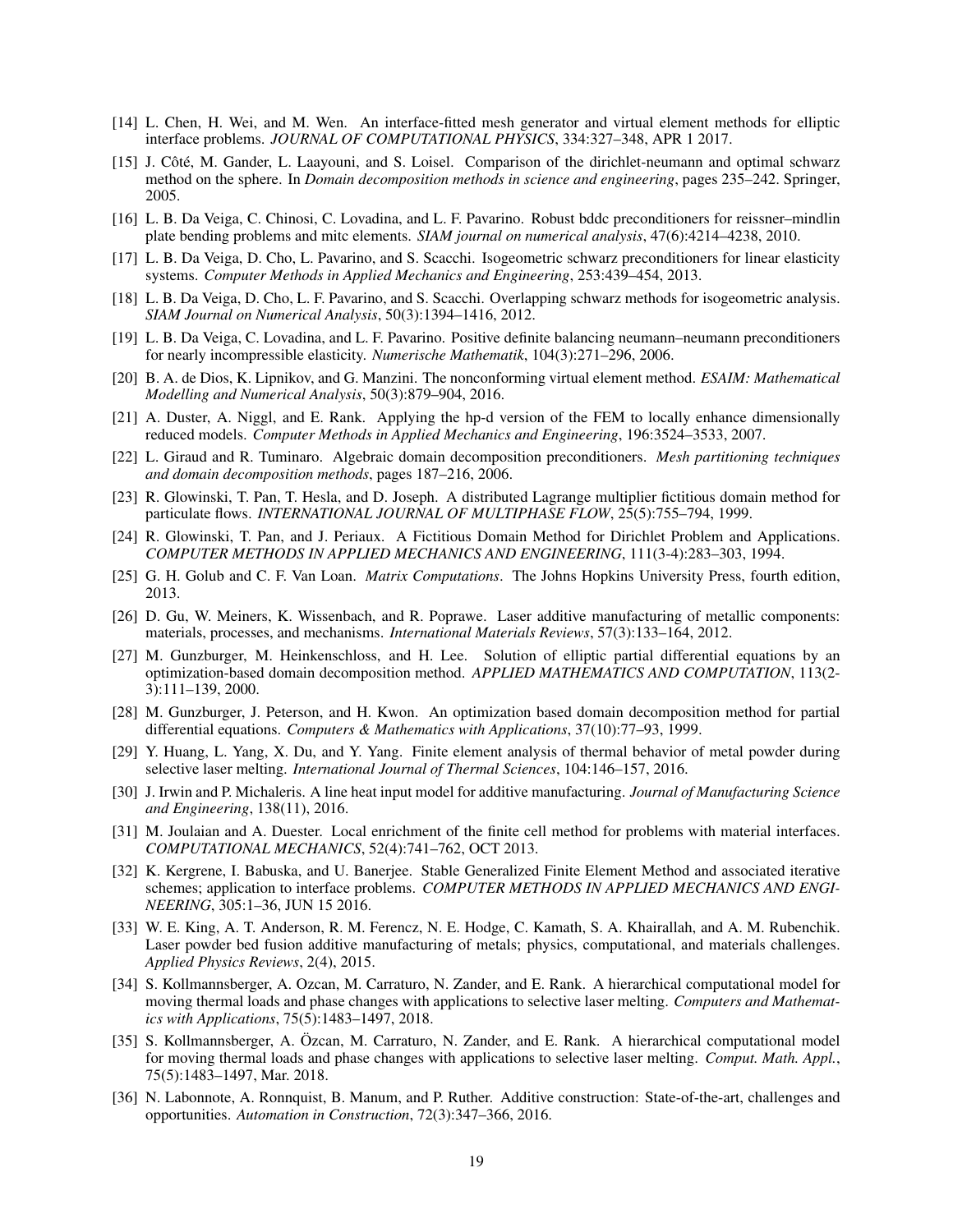- <span id="page-19-18"></span>[37] R. Leveque and Z. Li. The immersed interface method for elliptic-equations with discontinuous coefficients and singular sources. *SIAM JOURNAL ON NUMERICAL ANALYSIS*, 31(4):1019–1044, 1994.
- <span id="page-19-6"></span>[38] C. Li, E. R. Denlinger, M. F. Gouge, J. E. Irwin, and P. Michaleris. Numerical verification of an octree mesh coarsening strategy for simulating additive manufacturing processes. *Additive Manufacturing*, 30:100903, 2019.
- <span id="page-19-16"></span>[39] P.-L. Lions. On the schwarz alternating method. iii: a variant for nonoverlapping subdomains. In *Third international symposium on domain decomposition methods for partial differential equations*, volume 6, pages 202–223. SIAM Philadelphia, PA, 1990.
- <span id="page-19-14"></span>[40] P.-L. Lions et al. On the schwarz alternating method. i. In *First international symposium on domain decomposition methods for partial differential equations*, volume 1, page 42. Paris, France, 1988.
- <span id="page-19-9"></span>[41] W. K. Liu, D. W. Kim, and S. Tang. Mathematical foundations of the immersed finite element method. *Computational Mechanics*, 39(3):211–222, 2007.
- <span id="page-19-13"></span>[42] B. Maury. A Fat boundary method for the Poisson problem in a domain with holes. *Journal of Scientific Computing*, 16(3):319–339, 2001.
- <span id="page-19-7"></span>[43] J. Melenk and I. Babuska. The partition of unity finite element method: Basic theory and applications. *COM-PUTER METHODS IN APPLIED MECHANICS AND ENGINEERING*, 139(1-4):289–314, DEC 15 1996.
- <span id="page-19-20"></span>[44] K. Mills. *Recommended values of thermophysical properties for selected commercial alloys*. Woodhead Publishing Limited, 2002.
- <span id="page-19-10"></span>[45] L. Parussini and V. Pediroda. Fictitious domain approach with hp-finite element approximation for incompressible fluid flow. *Journal of Computational Physics*, 228:3891–3910, 2009.
- <span id="page-19-0"></span>[46] N. Patil, D. Pal, H. Khalid Rafi, K. Zeng, A. Moreland, A. Hicks, D. Beeler, and B. Stucker. A generalized feed forward dynamic adaptive mesh refinement and derefinement finite element framework for metal laser sintering– Part I: Formulation and algorithm development. *Journal of Manufacturing Science and Engineering*, 137(4), 2015.
- <span id="page-19-5"></span>[47] N. Patil, D. Pal, H. Khalid Rafi, K. Zeng, A. Moreland, A. Hicks, D. Beeler, and B. Stucker. A Generalized Feed Forward Dynamic Adaptive Mesh Refinement and Derefinement Finite Element Framework for Metal Laser Sintering—Part I: Formulation and Algorithm Development. *Journal of Manufacturing Science and Engineering*, 137(4):041001, Aug. 2015.
- <span id="page-19-1"></span>[48] N. Patil, D. Pal, K. Kutty, K. Zeng, A. Moreland, A. Hicks, D. Beeler, and B. Stucker. A generalized feed forward dynamic adaptive mesh refinement and derefinement finite element framework for metal laser sintering–Part II: Nonlinear thermal simulations and validations. *Journal of Manufacturing Science and Engineering*, 138(6), 2016.
- <span id="page-19-8"></span>[49] C. S. Peskin. Numerical analysis of blood flow in the heart. *Journal of computational physics*, 25(3):220–252, 1977.
- <span id="page-19-17"></span>[50] A. Quarteroni and A. Valli. *Domain Decomposition Methods for Partial Differential Equations*. Oxford University Press, Oxford, UK, 1999.
- <span id="page-19-19"></span>[51] I. Ramiere, P. Angot, and M. Belliard. A fictitious domain approach with spread interface for elliptic problems with general boundary conditions. *Computer Methods in Applied Mechanics and Engineering*, 196:766–781, 2007.
- <span id="page-19-11"></span>[52] E. Rank. Adaptive remeshing and hp domain decomposition. *Computer Methods in Applied Mechanics and Engineering*, 101(1–3):299–313, 1992.
- <span id="page-19-2"></span>[53] D. Riedlbauer, P. Steinmann, and J. Mergheim. Thermomechanical finite element simulations of selective electron beam melting processes: Performance considerations. *Computational Mechanics*, 54(1):109–122, 2014.
- <span id="page-19-3"></span>[54] M. Russell, A. Suoto-Iglesias, and T. Zohdi. Numerical simualtion of Laser Fusion Additive Manufacturing processes using the SPH method. *Computer Methods in Applied Mechanics and Engineering*, 341:163–187, 2018.
- <span id="page-19-12"></span>[55] D. Schillinger, A. Duster, and E. Rank. The hp-d adaptive finite cell method for geometrically nonlinear problems of solid mechanics. *International Journal for Numerical Methods in Engineering*, 89:1171–1202, 2012.
- <span id="page-19-4"></span>[56] S. Tammas-Williams and I. Todd. Design for additive manufacturing with site-specific properties in metals and alloys. *Scripta Materiala*, 135:105–110, 2017.
- <span id="page-19-15"></span>[57] A. Toselli and O. Widlund. *Domain decomposition methods-algorithms and theory*, volume 34. Springer Science & Business Media, 2004.